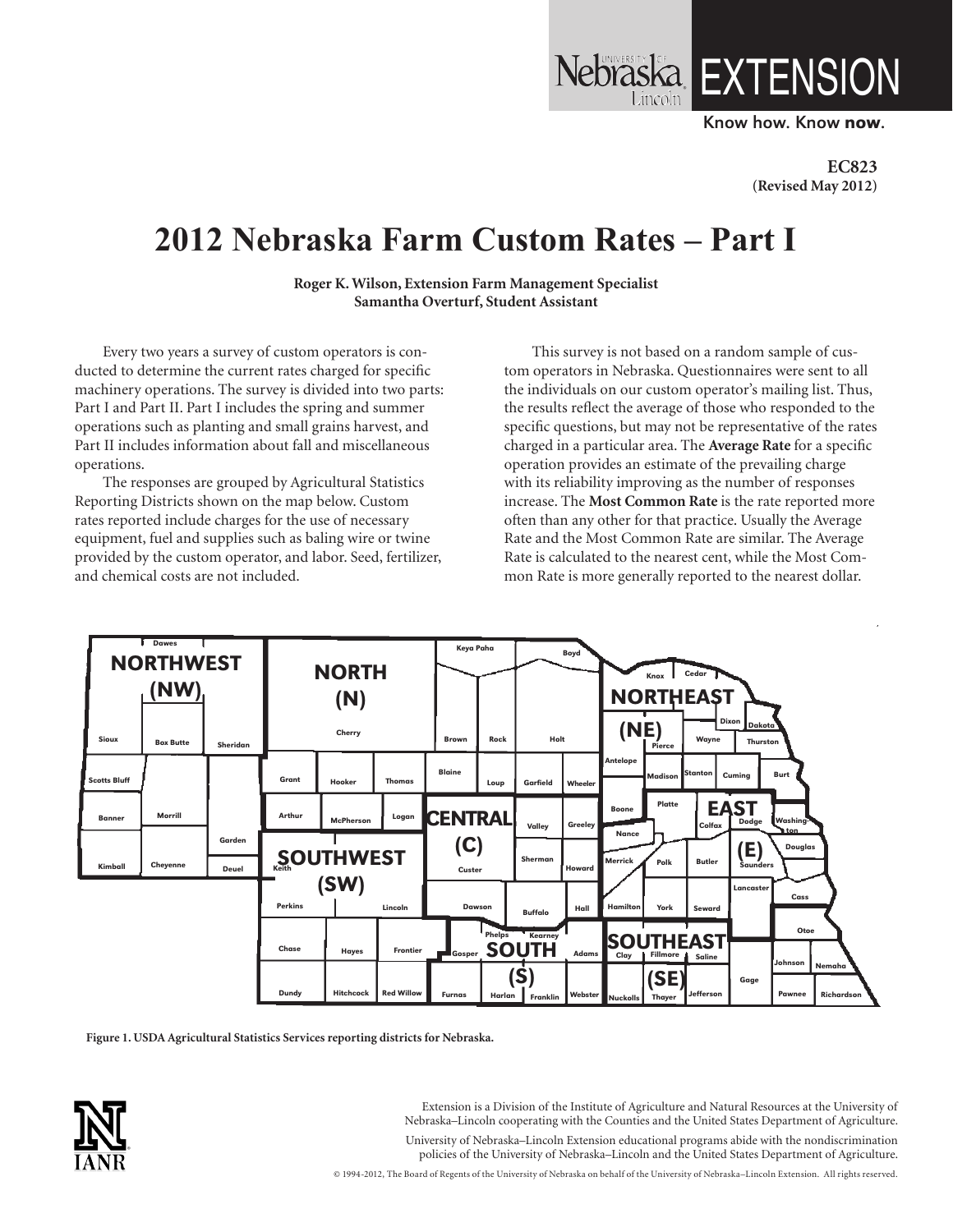The **Range** gives the minimum and the maximum amounts reported. It may be indicative of different conditions under which the work was performed. The range also may reflect the fact that some rates consider travel to and from the field while others do not.

The rates do not necessarily measure the full economic cost of performing the work specified. Some custom operators may only charge for fuel and labor. Other operators may charge for all costs including depreciation on equipment and a charge for risk and a management return. Field conditions such as size, terrain, and location vary, which will account for some of the range in the rates charged.

Estimates of the costs of owning and operating farm machinery are available to compare with these custom rates. One source of estimated costs of owning and operating machines is the University of Minnesota Extension's "Machinery Cost Estimates." It is available electronically at: *www.extension.umn.edu/agbusinessmanagement/ components/pdfs/mf2009.pdf*.

The information presented here should be used only as a guide. Rates change from year to year due to cost changes and the availability of custom operators. For example, the rates reported in this presentation were the prevailing rates in the spring of 2012. In determining the rates for 2013, custom operators and farm owners should consider changes in the cost of machinery, labor, and fuel.

Factoring in the difference in fuel cost is essential for obtaining an accurate estimate for the cost associated with custom farming. This survey was conducted when expected fuel prices were \$3.50 per gallon (see page 10 of the report). As the prices vary, fuel consumption rates and the change in fuel price can be used to update the custom rates to current prices. For example, if the farm diesel price is \$3.50 per gallon with a consumption rate of .80 gallons per acre, \$3.50 X .80=\$2.80 that could be allocated to the per acre custom rate. If farm diesel prices increased to \$3.75 per gallon, an estimate of the additional cost due to the fuel increase would be \$.25 X .80=\$.20. This price then can be added to the custom rate quoted here. If additional information is needed concerning fuel cost refer to the Fuel Cost Estimator which can be located online at: *lancaster.unl. edu/ag/farm-mgt/FuelCostEstimator.xls*.

Inquiries or requests to be added to the respondents' list should go to:

**Roger K. Wilson, University of Nebraska–Lincoln 303C Filley Hall, P.O. Box 830922 Lincoln, NE 68583-0922 Phone: 402-472-1771; Fax: 402-472-0776 E-mail: rwilson6@unl.edu**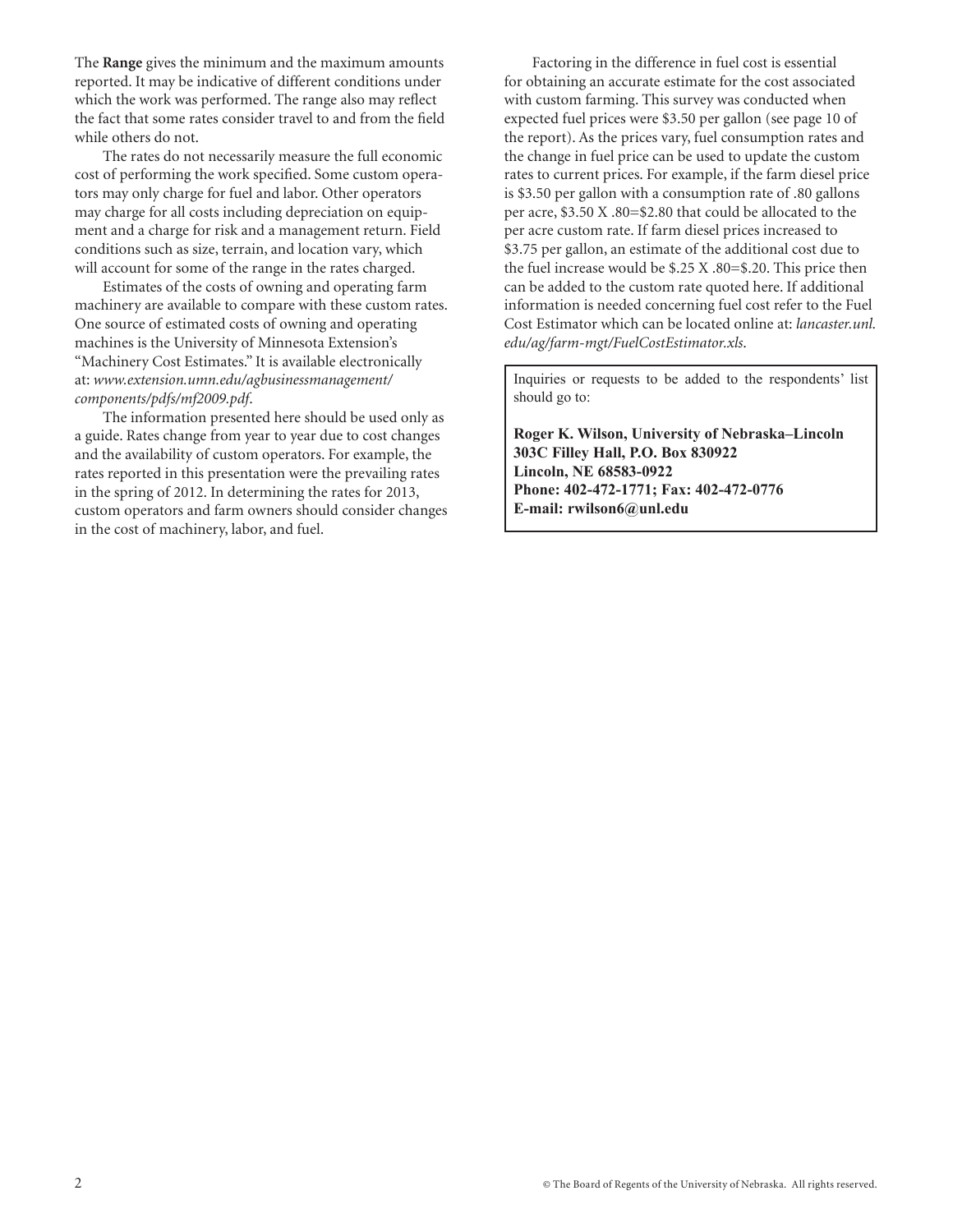## **2012 FARM CUSTOM RATES ( PART 1)**

*Reported by Crop Reporting District, in Dollars Unless Otherwise Specified*

|                                                                 | NW                     | $\overline{N}$           | NE                       | $\mathcal{C}$  | $\cal E$        | SW                       | $\boldsymbol{S}$         | <b>SE</b>      | <b>STATE</b>       |
|-----------------------------------------------------------------|------------------------|--------------------------|--------------------------|----------------|-----------------|--------------------------|--------------------------|----------------|--------------------|
| <b>LAND TILLAGE OPERATIONS</b>                                  |                        |                          |                          |                |                 |                          |                          |                |                    |
| MOLDBOARD PLOWING WITHOUT PLOW PACKER, PER ACRE                 |                        |                          |                          |                |                 |                          |                          |                |                    |
| Number Reporting                                                | 3                      | #                        | 3                        | $#$            | 6               | #                        | #                        | $\overline{3}$ | 16                 |
| Average Rate                                                    | 18.67                  |                          | 14.33                    |                | 12.58           |                          |                          | 14.17          | 14.50              |
| Range                                                           | 10.00-24.00            |                          | 12.00-16.00              |                | 7.50-22.00      |                          |                          | 12.50-15.00    | 7.50-24.00         |
| Most Common                                                     | ÷,                     |                          | $\overline{\phantom{a}}$ | $\overline{a}$ | 10.00           |                          | ٠                        | 15.00          | 15.00              |
| MOLDBOARD PLOWING WITH PLOW PACKER, PER ACRE                    |                        |                          |                          |                |                 |                          |                          |                |                    |
| Number Reporting                                                | $\#$                   | #                        | 3                        | #              | #               | #                        | #                        | #              | $\overline{7}$     |
| Average Rate                                                    |                        |                          | 15.33                    |                |                 |                          |                          |                | 14.36              |
| Range<br>Most Common                                            |                        |                          | 14.00-17.00              |                |                 |                          |                          |                | 8.00-18.50         |
| DISK HARROWING, TANDEM OR OFFSET, PRIMARY HARROWING, PER ACRE   |                        |                          |                          |                |                 |                          |                          |                |                    |
| Number Reporting                                                | 10                     | #                        | 8                        | $\overline{7}$ | 19              | $\overline{4}$           | $\overline{4}$           | 13             | 67                 |
| Average Rate                                                    | 10.98                  |                          | 13.13                    | 12.07          | 12.38           | 13.50                    | 8.75                     | 13.19          | 12.14              |
| Range                                                           | 7.00-15.00             |                          | 11.00-18.00              | 10.50-15.00    | 7.00-17.00      | 10.00-15.00              | 7.00-11.00               | 10.00-15.00    | 7.00-18.00         |
| Most Common                                                     | 15.00                  |                          | 13.00                    | 12.00          | 15.00           | 15.00                    | 7.00                     | 15.00          | 15.00              |
| DISK HARROWING, TANDEM OR OFFSET, FINISHING HARROWING, PER ACRE |                        |                          |                          |                |                 |                          |                          |                |                    |
| Number Reporting                                                | $\overline{7}$         | 3                        | 9                        | 8              | 20              | 3                        | #                        | 13             | 63                 |
| Average Rate                                                    | 11.14                  | 7.50                     | 11.33                    | 11.69          | 10.96           | 11.67                    |                          | 11.73          | 11.19              |
| Range                                                           | 7.00-15.00             | $7.00 - 8.00$            | 9.00-15.00               | 10.00-14.00    | 7.00-15.00      | 8.00-14.00               |                          | 8.00-15.00     | 7.00-15.00         |
| Most Common                                                     | 12.00                  | $\overline{\phantom{a}}$ | 10.00                    | 12.00          | 15.00           | $\overline{\phantom{a}}$ |                          | 11.00          | 12.00              |
| HARROWING, SPIKE TOOTH, PER ACRE                                |                        |                          |                          |                |                 |                          |                          |                |                    |
| Number Reporting                                                | #                      | #                        | $\overline{3}$           | $#$            | 5               | $\#$                     | #                        | #              | 12                 |
| Average Rate                                                    |                        |                          | 8.50                     |                | 7.90            |                          |                          |                | 8.00               |
| Range                                                           |                        |                          | 7.50-10.00               |                | $6.00 - 10.00$  |                          |                          |                | $6.00 - 10.00$     |
| Most Common                                                     |                        |                          | ÷,                       |                | 7.00            |                          |                          |                | 8.00               |
| HARROWING, SPRING TOOTH, PER ACRE                               |                        |                          |                          |                |                 |                          |                          |                |                    |
| Number Reporting                                                | $\overline{4}$         | #                        | #                        | #              | #               | $\#$                     | #                        | #              | 10                 |
| Average Rate                                                    | 8.50<br>$6.00 - 12.00$ |                          |                          |                |                 |                          |                          |                | 8.75<br>6.00-12.00 |
| Range<br>Most Common                                            | 6.00                   |                          |                          |                |                 |                          |                          |                | 10.00              |
| CHISEL PLOW FOR PRIMARY TILLAGE, PER ACRE                       |                        |                          |                          |                |                 |                          |                          |                |                    |
| Number Reporting                                                | $\overline{7}$         | #                        | $\overline{3}$           | $#$            | 9               | #                        | #                        | 3              | 26                 |
| Average Rate                                                    | 10.46                  |                          | 13.67                    |                | 11.89           |                          |                          | 14.00          | 12.13              |
| Range                                                           | 7.00-18.00             | $\overline{a}$           | 10.00-16.00              |                | 9.00-17.00      |                          |                          | 12.00-15.00    | 7.00-18.00         |
| Most Common                                                     | 7.00                   |                          | $\overline{a}$           |                | 10.00           |                          |                          | 15.00          | 10.00              |
| DEEP CHISEL, PER ACRE                                           |                        |                          |                          |                |                 |                          |                          |                |                    |
| Number Reporting                                                | 5                      | $\#$                     | 6                        | $\overline{4}$ | $12\,$          | #                        | $\#$                     | 3              | 32                 |
| Average Rate                                                    | 13.50                  |                          | 17.00                    | 15.25          | 18.83           |                          |                          | 17.00          | 16.73              |
| Range                                                           | 9.50-20.00             |                          | 11.00-25.00              | 14.00-16.00    | $10.00 - 30.00$ |                          |                          | 16.00-18.00    | 9.50-30.00         |
| Most Common                                                     | 10.00                  | $\overline{\phantom{a}}$ | 15.00                    | 16.00          | 22.00           |                          |                          |                | 15.00              |
| SUBSOILER OR RIPPING, PER ACRE                                  |                        |                          |                          |                |                 |                          |                          |                |                    |
| Number Reporting                                                | $\overline{4}$         | $\#$                     | $\overline{4}$           | 5              | 21              | 3                        | $\#$                     | 5              | 46                 |
| Average Rate                                                    | 16.50                  |                          | 17.75                    | 16.20          | 20.12           | 15.33                    |                          | 14.40          | 17.42              |
| Range<br>Most Common                                            | 12.00-22.00            |                          | 13.00-25.00              | 14.00-18.00    | 10.00-30.00     | 10.00-20.00              | $\overline{\phantom{a}}$ | 10.00-17.00    | 10.00-30.00        |
| FIELD CULTIVATOR, PER ACRE                                      | 12.00                  |                          | ÷,                       | 16.00          | 18.00           |                          |                          | 15.00          | 15.00              |
|                                                                 | 5                      | $\#$                     | 5                        | 6              | 20              | $\#$                     | $\mathfrak{Z}$           | 14             | 57                 |
| Number Reporting<br>Average Rate                                | 9.30                   |                          | 11.60                    | 9.58           | 11.28           |                          | 8.00                     | 11.07          | 10.64              |
| Range                                                           | 7.00-16.00             |                          | 8.00-16.00               | 6.00-12.00     | 7.00-16.00      |                          | 7.00-9.00                | 6.00-15.00     | 5.00-16.00         |
| Most Common                                                     | 7.00                   |                          | 8.00                     |                | 10.00           |                          |                          | 10.00          | 10.00              |
| ROTARY TILLERS, PTO DRIVEN, PER ACRE                            |                        |                          |                          |                |                 |                          |                          |                |                    |
| Number Reporting                                                | $\#$                   | $\#$                     | $\#$                     | $\#$           | $\#$            | #                        | #                        | $\#$           | 5                  |
| Average Rate                                                    |                        |                          |                          |                |                 |                          |                          |                | 12.30              |
| Range                                                           |                        |                          |                          |                |                 |                          |                          |                | 8.50-15.00         |
| Most Common                                                     |                        |                          |                          |                |                 |                          |                          |                | 15.00              |

#### **# Too few responses to publish**

 $\odot$  The Board of Regents of the University of Nebraska. All rights reserved.  $3$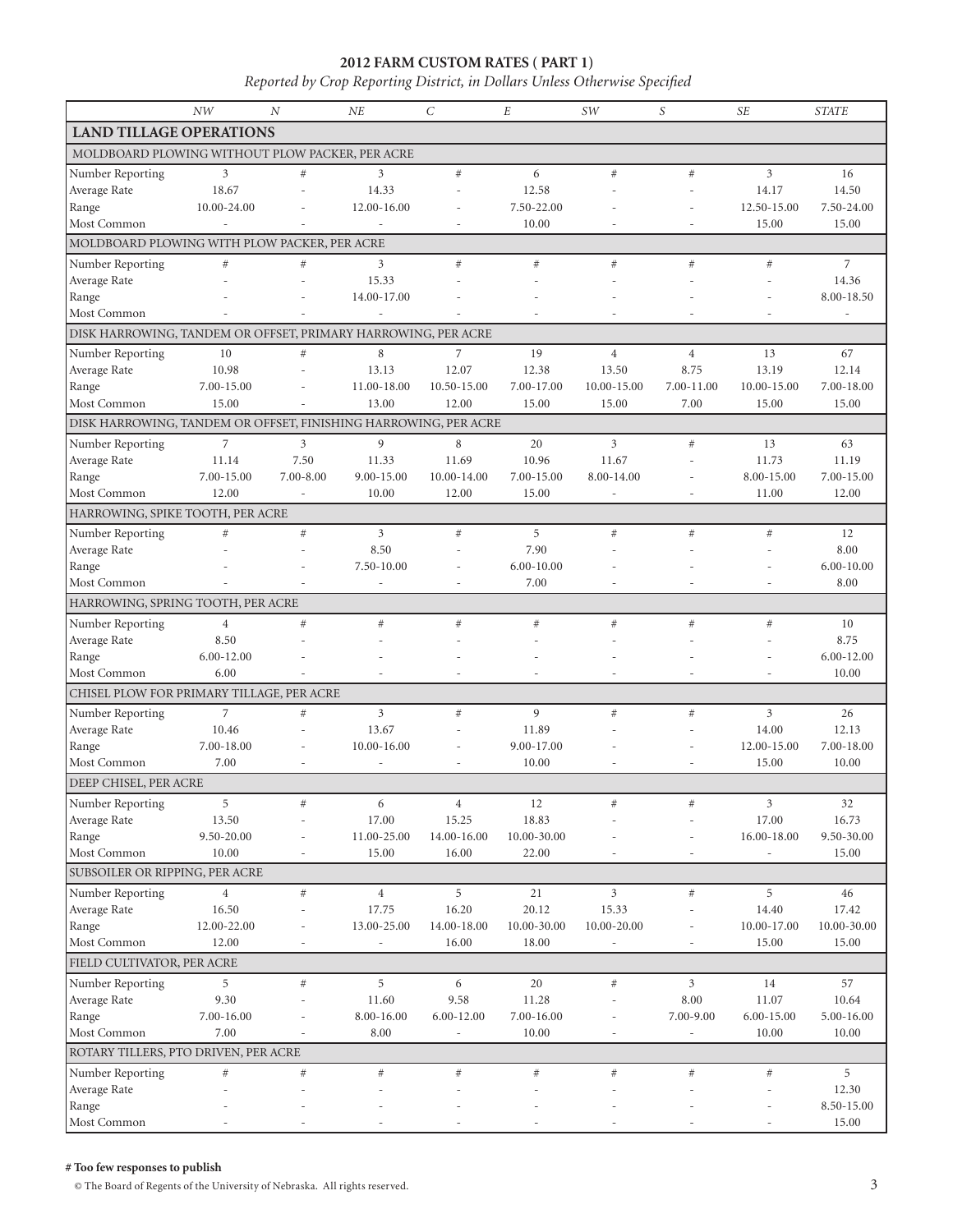|                                                             | NW                      | $\boldsymbol{N}$ | NE                           | $\mathcal{C}$  | E                        | SW          | $\boldsymbol{S}$ | <b>SE</b>                | <b>STATE</b>         |
|-------------------------------------------------------------|-------------------------|------------------|------------------------------|----------------|--------------------------|-------------|------------------|--------------------------|----------------------|
| <b>ROD WEEDER, PER ACRE</b>                                 |                         |                  |                              |                |                          |             |                  |                          |                      |
| Number Reporting                                            | $\mathfrak{Z}$          | #                | $\#$                         | #              | #                        | $\#$        | #                | #                        | 6                    |
| Average Rate                                                | 6.67                    |                  |                              |                |                          |             |                  |                          | 8.83                 |
| Range                                                       | $6.00 - 7.00$           |                  |                              |                |                          |             |                  |                          | 6.00-12.00           |
| Most Common                                                 | 7.00                    |                  |                              |                |                          |             |                  |                          | 7.00                 |
| BLADE PLOW OR WIDE SWEEP BLADE, PER ACRE                    |                         |                  |                              |                |                          |             |                  |                          |                      |
| Number Reporting                                            | $\overline{4}$          | #                | $\#$                         | $\#$           | #                        | $\#$        | #                | $\#$                     | 6                    |
| Average Rate                                                | 9.50                    |                  |                              |                |                          |             |                  |                          | 10.33                |
| Range                                                       | 8.00-12.00              |                  |                              |                |                          |             |                  |                          | 8.00-14.00           |
| Most Common                                                 | 8.00                    |                  |                              |                |                          |             |                  |                          | 8.00                 |
| COMBINATION TILLAGE OPERATIONS, PRIMARY TILLAGE, PER ACRE   |                         |                  |                              |                |                          |             |                  |                          |                      |
| Number Reporting                                            | #                       | #                | 3                            | $#$            | 5                        | $\#$        | #                | $\#$                     | 12                   |
| Average Rate                                                |                         |                  | 19.67                        |                | 17.10                    |             |                  |                          | 19.21                |
| Range                                                       |                         |                  | 14.00-30.00                  |                | 15.00-20.00              |             |                  |                          | 14.00-30.00          |
| Most Common                                                 |                         |                  |                              |                | 15.00                    |             |                  |                          | 15.00                |
| COMBINATION TILLAGE OPERATIONS, FINISHING TILLAGE, PER ACRE |                         |                  |                              |                |                          |             |                  |                          |                      |
| Number Reporting                                            | $\#$                    | $\#$             | $\overline{4}$               | #              | 5                        | $\#$        | #                | 5                        | 17                   |
| Average Rate                                                |                         |                  | 12.75<br>10.00-15.00         |                | 15.70                    |             |                  | 12.30                    | 14.94<br>10.00-25.00 |
| Range<br>Most Common                                        |                         |                  | ٠                            |                | 12.00-18.00              |             |                  | 10.50-15.00<br>12.00     | 12.00                |
| STRIP TILLING, PER ACRE                                     |                         |                  |                              |                |                          |             |                  |                          |                      |
|                                                             |                         |                  |                              |                |                          |             |                  |                          |                      |
| Number Reporting<br>Average Rate                            | $\overline{4}$<br>20.50 | #                | 3<br>9.67                    | #              | #                        | $\#$        | $\#$             | $\#$                     | 14<br>15.43          |
| Range                                                       | 18.00-24.00             |                  | 9.00-10.00                   |                |                          |             |                  |                          | 9.00-24.00           |
| Most Common                                                 | 18.00                   |                  | 10.00                        |                |                          |             |                  |                          | 15.00                |
| STALK SHREDDER PTO DRIVEN, PER ACRE                         |                         |                  |                              |                |                          |             |                  |                          |                      |
| Number Reporting                                            | $\overline{4}$          | #                | 5                            | 5              | $\overline{7}$           | $\#$        | $\#$             | 6                        | 28                   |
| Average Rate                                                | 12.25                   |                  | 9.70                         | 10.80          | 9.79                     |             |                  | 11.29                    | 10.49                |
| Range                                                       | 7.00-20.00              |                  | 7.50-12.00                   | 10.00-12.00    | 6.50-13.00               |             |                  | 8.50-15.00               | 6.00-20.00           |
| Most Common                                                 |                         |                  |                              | 10.00          | 12.00                    |             |                  | $\overline{\phantom{a}}$ | 12.00                |
| ROLLING STALK CHOPPER, NOT PTO, PER ACRE                    |                         |                  |                              |                |                          |             |                  |                          |                      |
| Number Reporting                                            | 3                       | #                | $\#$                         | 5              | 11                       | 3           | $\mathfrak{Z}$   | 3                        | 31                   |
| Average Rate                                                | 10.50                   |                  |                              | 8.20           | 8.59                     | 10.00       | 6.83             | 8.67                     | 8.68                 |
| Range                                                       | 6.50-15.00              |                  |                              | 5.00-11.00     | 6.50-12.00               | 7.00-12.00  | $6.00 - 7.50$    | 5.00-11.00               | 5.00-15.00           |
| Most Common                                                 |                         |                  |                              | 8.00           | 8.50                     |             |                  |                          | 10.00                |
| ROLLING HARROWING AFTER PLOWING, PER ACRE                   |                         |                  |                              |                |                          |             |                  |                          |                      |
| Number Reporting                                            | $\#$                    | #                | $\#$                         | #              | $#$                      | $\#$        | #                | $\#$                     | 5                    |
| Average Rate                                                |                         |                  |                              |                |                          |             |                  |                          | $10.00\,$            |
| Range                                                       |                         |                  |                              |                |                          |             |                  |                          | 8.00-12.00           |
| Most Common                                                 |                         |                  |                              |                |                          |             |                  |                          | 12.00                |
| PLANTING AND POST PLANTING OPERATIONS                       |                         |                  |                              |                |                          |             |                  |                          |                      |
| DRILLING SMALL GRAINS, CONVENTIONAL DRILL, PER ACRE         |                         |                  |                              |                |                          |             |                  |                          |                      |
| Number Reporting                                            | 9                       | $\#$             | 3                            | $\#$           | $\overline{4}$           | $\#$        | $\#$             | 6                        | 26                   |
| Average Rate                                                | 11.00                   |                  | 12.00                        |                | 12.25                    |             |                  | 14.42                    | 12.37                |
| Range                                                       | 7.00-15.00              |                  | 10.00-14.00                  |                | 10.00-15.00              |             |                  | 12.50-15.00              | 7.00-16.00           |
| Most Common                                                 |                         |                  | $\qquad \qquad \blacksquare$ |                | 10.00                    |             |                  | 15.00                    | 15.00                |
| DRILLING SMALL GRAINS, NO-TILL DRILL, PER ACRE              |                         |                  |                              |                |                          |             |                  |                          |                      |
| Number Reporting                                            | 9                       | #                | $\#$                         | $\overline{4}$ | 8                        | 3           | $\,4\,$          | 21                       | 52                   |
| Average Rate                                                | 14.44                   |                  |                              | 17.25          | 16.19                    | 15.33       | 15.50            | 16.24                    | 15.88                |
| Range                                                       | 8.00-19.00              |                  |                              | 15.00-18.00    | 12.00-20.00              | 15.00-16.00 | 13.50-16.50      | 13.00-24.00              | 8.00-24.00           |
| Most Common                                                 | 15.00                   |                  |                              | 18.00          | 15.00                    | 15.00       | 16.00            | 15.00                    | 15.00                |
| DRILLING SOYBEANS, CONVENTIONAL DRILL, PER ACRE             |                         |                  |                              |                |                          |             |                  |                          |                      |
| Number Reporting                                            | $\#$                    | $\#$             | 3                            | $\#$           | 6                        | $\#$        | $\#$             | 7                        | 17                   |
| Average Rate                                                |                         |                  | 12.00                        |                | 17.17                    |             |                  | 14.57                    | 14.88                |
| Range<br>Most Common                                        |                         |                  | 10.00-14.00                  |                | 10.00-22.00              |             |                  | 12.00-16.00              | 10.00-22.00          |
|                                                             |                         |                  | $\overline{\phantom{a}}$     |                | $\overline{\phantom{a}}$ |             |                  | 15.00                    | 15.00                |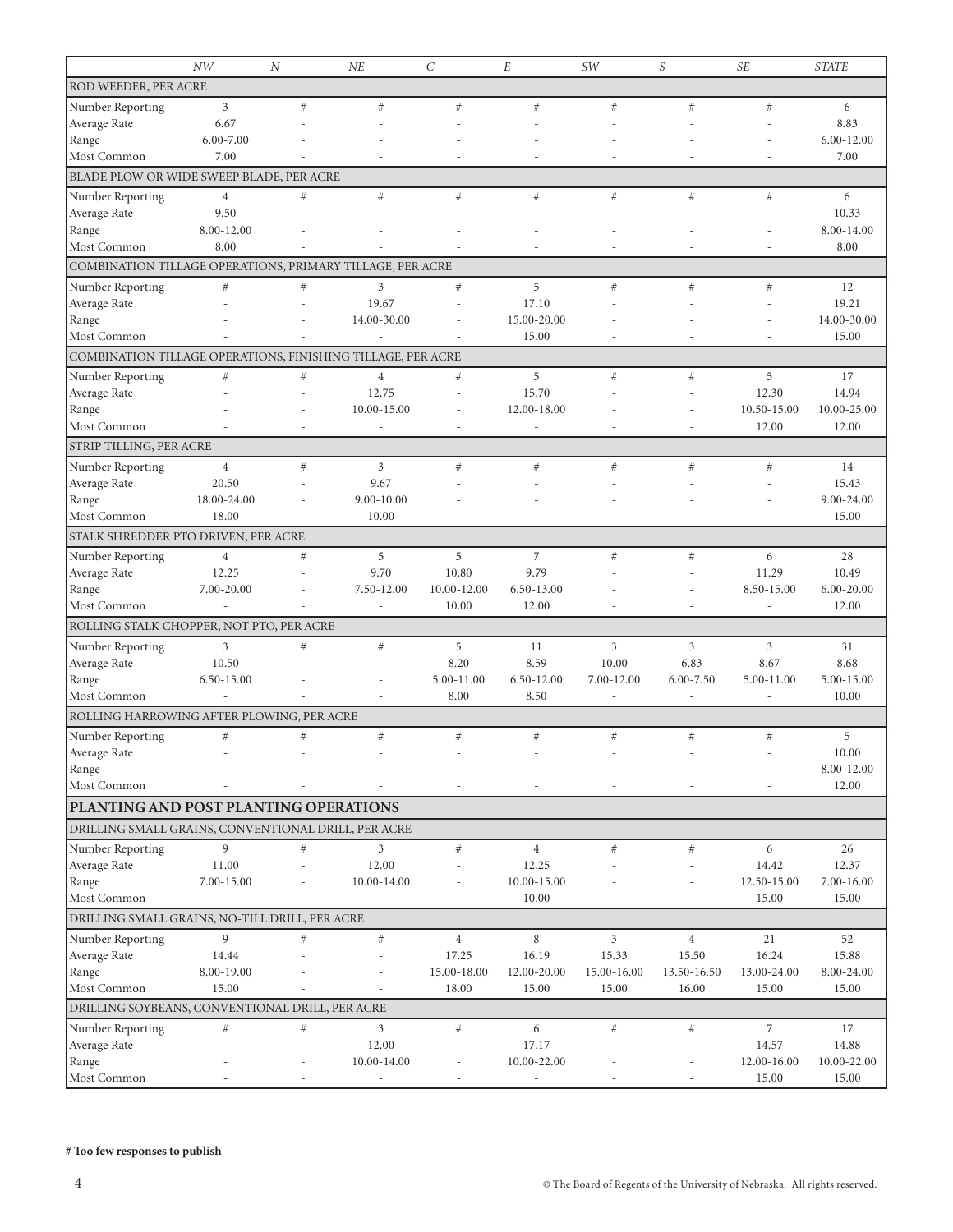|                                                                               | NW             | $\overline{N}$ | NE                       | $\cal C$                 | $\cal E$      | SW          | S                        | <b>SE</b>                | <b>STATE</b>         |
|-------------------------------------------------------------------------------|----------------|----------------|--------------------------|--------------------------|---------------|-------------|--------------------------|--------------------------|----------------------|
| DRILLING SOYBEANS, NO-TILL DRILL, PER ACRE                                    |                |                |                          |                          |               |             |                          |                          |                      |
| Number Reporting                                                              | $\#$           | #              | 5                        | $\overline{4}$           | 25            | $\,4\,$     | 3                        | 24                       | 68                   |
| Average Rate                                                                  |                | $\overline{a}$ | 16.70                    | 17.00                    | 17.00         | 15.25       | 15.33                    | 16.71                    | 16.63                |
| Range                                                                         |                |                | 14.00-22.00              | 15.00-18.00              | 9.00-25.00    | 15.00-16.00 | 13.50-16.50              | 12.00-25.00              | 9.00-25.00           |
| Most Common                                                                   |                | ÷.             | 14.00                    | 18.00                    | 20.00         | 15.00       | $\overline{a}$           | 15.00                    | 15.00                |
| PLANTING DRY EDIBLE BEANS, PER ACRE                                           |                |                |                          |                          |               |             |                          |                          |                      |
| Number Reporting                                                              | $\overline{4}$ | #              | #                        | #                        | $#$           | $\#$        | #                        | #                        | 9                    |
| Average Rate                                                                  | 17.25          |                |                          |                          |               |             |                          |                          | 15.33                |
| Range                                                                         | 12.00-24.00    |                |                          |                          |               |             |                          |                          | 10.00-24.00          |
| Most Common                                                                   | ÷,             |                |                          |                          |               |             |                          | $\overline{a}$           | 13.00                |
| SEEDING GRASS SEED, PER ACRE                                                  |                |                |                          |                          |               |             |                          |                          |                      |
|                                                                               |                | #              | #                        | #                        | #             | $\#$        |                          | 6                        |                      |
| Number Reporting                                                              | 3<br>15.33     |                |                          |                          |               |             | $_{\#}$                  | 19.17                    | 16<br>15.63          |
| Average Rate<br>Range                                                         | 14.00-16.00    |                |                          |                          |               |             |                          | 16.00-23.00              | 10.00-23.00          |
| Most Common                                                                   | 16.00          |                |                          |                          |               |             | $\overline{\phantom{a}}$ | 20.00                    | 16.00                |
| SEEDING GRASS SEED WITH DEPTH BANDS, PER ACRE                                 |                |                |                          |                          |               |             |                          |                          |                      |
|                                                                               |                |                |                          |                          |               |             |                          |                          |                      |
| Number Reporting                                                              | $\#$           | #              | $\#$                     | #                        | $\#$          | $\#$        | #                        | #                        | $\overline{7}$       |
| Average Rate                                                                  |                |                |                          |                          |               |             |                          |                          | 14.43                |
| Range<br>Most Common                                                          |                |                |                          |                          |               |             |                          |                          | 10.00-18.00<br>16.00 |
|                                                                               |                |                |                          |                          |               |             |                          |                          |                      |
| SEEDING LEGUMES, PER ACRE                                                     |                |                |                          |                          |               |             |                          |                          |                      |
| Number Reporting                                                              | 3              | #              | $\mathfrak{Z}$           | #                        | 5             | #           | #                        | 9                        | 24                   |
| Average Rate                                                                  | 14.00          |                | 10.67                    |                          | 16.20         |             |                          | 18.33                    | 16.21                |
| Range                                                                         | 12.00-16.00    |                | 10.00-12.00              |                          | 15.00-20.00   |             |                          | 15.00-24.00              | 10.00-24.00          |
| Most Common                                                                   | $\overline{a}$ |                | 10.00                    | $\overline{a}$           | 15.00         | L,          | ٠                        | 15.00                    | 15.00                |
| SEEDING LEGUMES WITH DEPTH BANDS, PER ACRE                                    |                |                |                          |                          |               |             |                          |                          |                      |
| Number Reporting                                                              | $\#$           | #              | #                        | #                        | $#$           | $\#$        | #                        | #                        | $\overline{4}$       |
| Average Rate                                                                  |                |                |                          |                          |               |             |                          |                          | 13.00                |
| Range                                                                         |                |                |                          |                          |               |             |                          |                          | 10.00-15.00          |
| Most Common                                                                   |                |                |                          |                          |               |             |                          | ÷.                       | 15.00                |
| SEEDING CRP GROUND, PER ACRE                                                  |                |                |                          |                          |               |             |                          |                          |                      |
| Number Reporting                                                              | 3              | #              | #                        | #                        | 3             | #           | #                        | 5                        | 15                   |
| Average Rate                                                                  | 17.33          |                |                          |                          | 15.00         |             |                          | 19.80                    | 16.60                |
| Range                                                                         | 16.00-18.00    |                |                          |                          | 13.00-16.00   |             |                          | 18.00-23.00              | 12.00-23.00          |
| Most Common                                                                   | 18.00          |                |                          | ٠                        | 16.00         | ٠           | $\overline{\phantom{a}}$ | 20.00                    | 18.00                |
| SEEDING CRP GROUND WITH DEPTH BANDS, PER ACRE                                 |                |                |                          |                          |               |             |                          |                          |                      |
| Number Reporting                                                              | $\#$           | $\#$           | $\#$                     | $\#$                     | $\#$          | $\#$        | $\#$                     | $\#$                     | 6                    |
| Average Rate                                                                  |                | ٠              | $\overline{\phantom{a}}$ |                          |               |             |                          |                          | 15.17                |
| Range                                                                         |                |                |                          |                          |               |             |                          |                          | 12.00-18.00          |
| Most Common                                                                   |                |                |                          |                          |               |             |                          |                          | 18.00                |
| INTERSEEDING LEGUMES WITH POWER SEEDER, PER ACRE                              |                |                |                          |                          |               |             |                          |                          |                      |
| Number Reporting                                                              | $\#$           | $\#$           | $\#$                     | #                        | $\#$          | $\#$        | $\#$                     | $\#$                     | $\overline{4}$       |
| Average Rate                                                                  |                |                |                          |                          |               |             |                          |                          | 15.00                |
| Range                                                                         |                |                |                          |                          |               |             |                          |                          | 12.00-20.00          |
| Most Common                                                                   |                |                |                          |                          |               |             |                          |                          | 12.00                |
| CULTIVATION TILLAGE, ROTARY HOEING, PER ACRE                                  |                |                |                          |                          |               |             |                          |                          |                      |
| Number Reporting                                                              | 3              | #              | $\mathfrak{Z}$           | #                        | 5             | $\#$        | #                        | $\#$                     | 15                   |
| Average Rate                                                                  | 5.83           |                | 9.00                     |                          | 6.90          |             |                          |                          | 7.40                 |
| Range                                                                         | 5.00-6.50      |                | 7.00-12.00               |                          | $6.00 - 7.50$ |             |                          |                          | 5.00-12.00           |
| Most Common                                                                   |                |                |                          |                          | 7.50          |             |                          |                          | 7.00                 |
| CULTIVATION TILLAGE, CONVENTIONAL CROP CULTIVATOR, PER ACRE                   |                |                |                          |                          |               |             |                          |                          |                      |
|                                                                               |                |                |                          |                          |               |             |                          | $\overline{4}$           | 19                   |
| Number Reporting                                                              | $\#$           | $\#$           | $\#$                     | $\overline{4}$<br>9.13   | 5<br>11.10    | $\#$        | $\#$                     | 10.38                    | 10.08                |
| Average Rate<br>Range                                                         |                |                |                          | 6.00-12.50               | 8.50-16.00    |             |                          | 7.00-16.00               | $6.00 - 16.00$       |
| Most Common                                                                   |                |                |                          |                          |               |             |                          | $\overline{a}$           | 10.00                |
|                                                                               |                |                |                          |                          |               |             |                          |                          |                      |
| CULTIVATION TILLAGE, CULTIVATOR HANDLING RESIDUE &/OR MAKING RIDGES, PER ACRE |                |                |                          |                          |               |             |                          |                          |                      |
| Number Reporting                                                              | $\#$           | #              | $\#$                     | 6                        | 8             | $\#$        | $\#$                     | 3                        | 22                   |
| Average Rate                                                                  |                |                |                          | 10.08                    | 11.50         |             |                          | 9.33                     | 10.80                |
| Range                                                                         |                |                |                          | 6.00-12.50               | 5.00-15.00    |             |                          | 7.00-12.00               | 5.00-15.00           |
| Most Common                                                                   |                |                |                          | $\overline{\phantom{m}}$ | 15.00         |             |                          | $\overline{\phantom{m}}$ | 12.00                |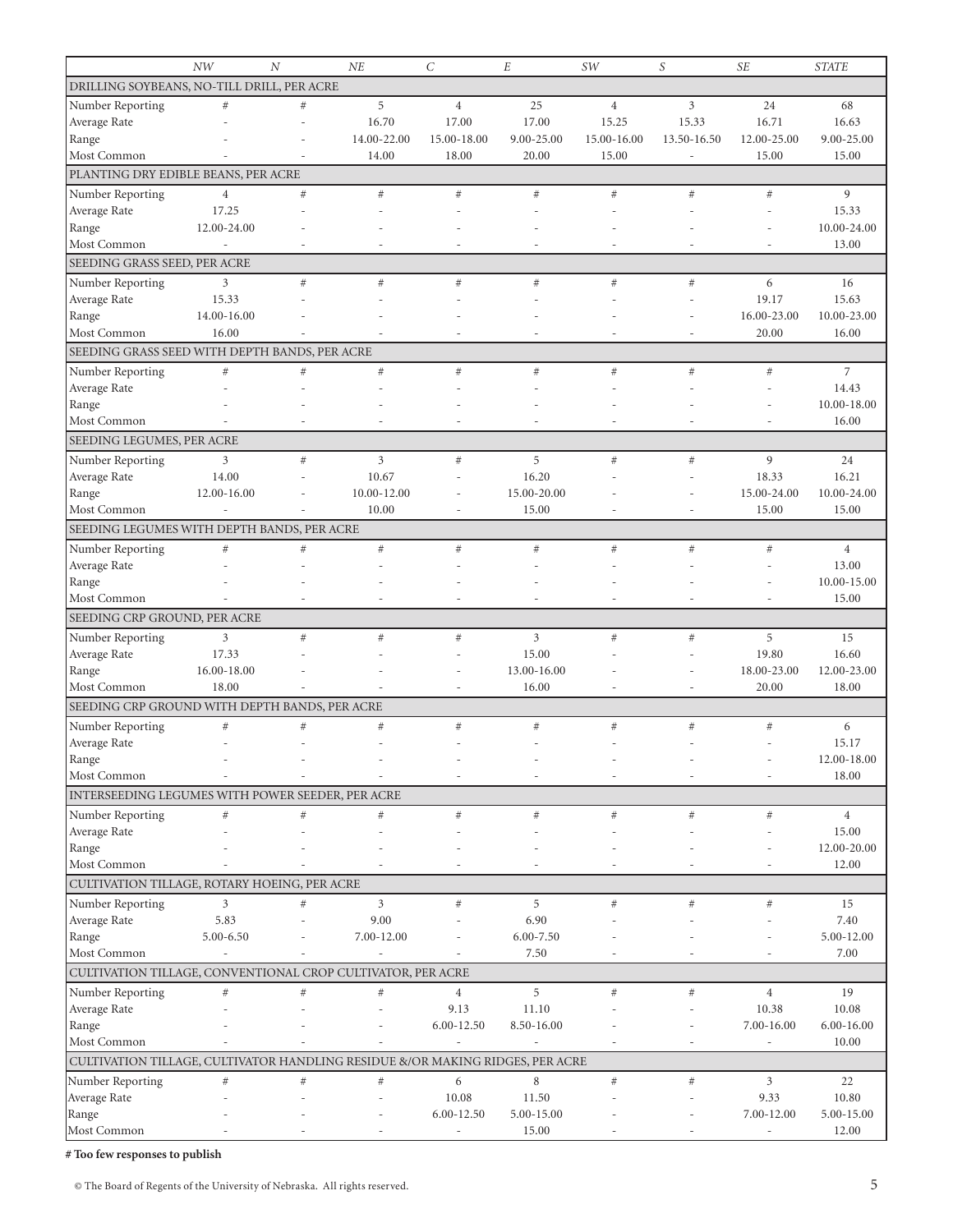|                                                                          | <b>NW</b>      | $\cal N$ | NE                       | $\mathcal{C}_{0}^{(n)}$ | E                    | SW             | S           | <b>SE</b>           | <b>STATE</b>        |
|--------------------------------------------------------------------------|----------------|----------|--------------------------|-------------------------|----------------------|----------------|-------------|---------------------|---------------------|
| CULTIVATION TILLAGE, HILLING OR DITCHING FOR IRRIGATION, PER ACRE        |                |          |                          |                         |                      |                |             |                     |                     |
| Number Reporting                                                         | $\#$           | $\#$     | 3                        | 9                       | 10                   | 3              | #           | $\overline{4}$      | 32                  |
| Average Rate                                                             |                |          | 11.00                    | 9.50                    | 9.45                 | 11.33          |             | 8.50                | 9.59                |
| Range                                                                    |                |          | 8.00-15.00               | 6.00-12.00              | 5.00-14.00           | 8.00-14.00     |             | 5.00-12.00          | 5.00-15.00          |
| Most Common                                                              |                |          | $\overline{\phantom{a}}$ | 10.00                   | 9.00                 |                |             |                     | 10.00               |
| PLANTING ROW CROPS, NO TILL, WITH BAND APPLICATOR, PER ACRE              |                |          |                          |                         |                      |                |             |                     |                     |
| Number Reporting                                                         | $\#$           | $\#$     | 6                        | 3                       | 8                    | $\#$           | #           | 17                  | 38                  |
| Average Rate                                                             |                |          | 15.17                    | 16.67                   | 16.19                |                |             | 16.00               | 15.92               |
| Range                                                                    |                |          | 12.00-18.00              | 15.00-18.00             | 10.00-22.00          |                |             | 9.00-22.00          | 9.00-22.00          |
| Most Common                                                              |                |          | 15.00                    |                         | 15.00                |                |             | 15.00               | 15.00               |
| PLANTING ROW CROPS, NO-TILL, WITHOUT BAND APPLICATOR, PER ACRE           |                |          |                          |                         |                      |                |             |                     |                     |
|                                                                          |                |          |                          |                         |                      |                |             |                     |                     |
| Number Reporting                                                         | $\#$           | $\#$     | 5                        | #                       | 10                   | $\#$           | #           | 17                  | 37                  |
| Average Rate<br>Range                                                    |                |          | 14.40<br>10.00-22.00     |                         | 15.30<br>10.00-25.00 |                |             | 14.94<br>8.00-24.00 | 14.95<br>8.00-25.00 |
| Most Common                                                              |                |          | $\overline{a}$           |                         | 12.50                |                |             | 15.00               | 15.00               |
|                                                                          |                |          |                          |                         |                      |                |             |                     |                     |
| PLANTING ROW CROPS, WITH COULTERS, WITH BAND APPLICATOR, PER ACRE        |                |          |                          |                         |                      |                |             |                     |                     |
| Number Reporting                                                         | $\overline{4}$ | #        | 6                        | #                       | 11                   | #              | 3           | 18                  | 46                  |
| Average Rate                                                             | 18.00          |          | 14.75                    |                         | 17.14                |                | 16.17       | 16.25               | 16.43               |
| Range                                                                    | 14.00-24.00    |          | 12.00-19.00              |                         | 10.00-24.00          |                | 15.00-18.50 | 10.00-24.00         | 10.00-24.00         |
| Most Common                                                              | 14.00          |          | 12.00                    |                         | 10.00                |                | 15.00       | 15.00               | 15.00               |
| PLANTING ROW CROPS, WITH COULTERS, WITHOUT BAND APPLICATOR, PER ACRE     |                |          |                          |                         |                      |                |             |                     |                     |
| Number Reporting                                                         | #              | #        | $\overline{4}$           | #                       | 14                   | $\overline{4}$ | 3           | 22                  | 51                  |
| Average Rate                                                             |                |          | 14.88                    |                         | 17.39                | 16.25          | 15.50       | 15.26               | 16.14               |
| Range                                                                    |                |          | 10.00-22.00              |                         | 13.00-25.00          | 15.00-20.00    | 13.00-18.50 | 9.00-25.00          | 9.00-25.00          |
| Most Common                                                              |                |          | $\overline{a}$           |                         | 15.00                | 15.00          | L,          | 15.00               | 15.00               |
| PLANTING ROW CROPS, WITH ROW CLEANING, WITH BAND APPLICATOR, PER ACRE    |                |          |                          |                         |                      |                |             |                     |                     |
| Number Reporting                                                         | #              | #        | #                        | 5                       | 13                   | $\#$           | #           | 9                   | 33                  |
| Average Rate                                                             |                |          |                          | 17.60                   | 18.52                |                |             | 18.06               | 17.60               |
| Range                                                                    |                |          |                          | 14.00-21.00             | 12.00-24.00          |                |             | 12.50-26.00         | 12.00-26.00         |
| Most Common                                                              |                |          |                          |                         | 20.00                |                |             | 18.00               | 18.00               |
| PLANTING ROW CROPS, WITH ROW CLEANING, WITHOUT BAND APPLICATOR, PER ACRE |                |          |                          |                         |                      |                |             |                     |                     |
| Number Reporting                                                         | #              | $\#$     | 3                        | $\mathfrak{Z}$          | 12                   | $\#$           | #           | 11                  | 31                  |
| Average Rate                                                             |                |          | 14.00                    | 16.33                   | 17.88                |                |             | 14.64               | 16.05               |
| Range                                                                    |                |          | 10.00-17.00              | 14.00-20.00             | 12.00-22.00          |                |             | 10.00-18.00         | 10.00-22.00         |
| Most Common                                                              |                |          |                          |                         | 22.00                |                | ٠           | 15.00               | 15.00               |
| PLANTING ROW CROPS, LISTER, WITH BAND APPLICATOR, PER ACRE               |                |          |                          |                         |                      |                |             |                     |                     |
|                                                                          |                |          |                          |                         |                      |                |             |                     |                     |
| Number Reporting<br>Average Rate                                         | #              | #        | #                        | #                       | #                    | #              | #           | $^{\#}$             | 3<br>14.83          |
| Range                                                                    |                |          |                          |                         |                      |                |             |                     | 12.50-17.00         |
| Most Common                                                              |                |          |                          |                         |                      |                |             |                     |                     |
|                                                                          |                |          |                          |                         |                      |                |             |                     |                     |
| <b>HAYING AND BALING</b>                                                 |                |          |                          |                         |                      |                |             |                     |                     |
| MOWING, PER ACRE                                                         |                |          |                          |                         |                      |                |             |                     |                     |
| Number Reporting                                                         | $\#$           | $\#$     | $\#$                     | $\#$                    | 5                    | $\#$           | $\#$        | 5                   | 14                  |
| Average Rate                                                             |                |          |                          |                         | 11.40                |                |             | 11.90               | 11.61               |
| Range                                                                    |                |          |                          |                         | 10.00-15.00          |                |             | 7.00-15.00          | 7.00-15.00          |
| Most Common                                                              |                |          |                          |                         | 10.00                |                |             | 15.00               | 10.00               |
| RAKING, PER ACRE                                                         |                |          |                          |                         |                      |                |             |                     |                     |
| Number Reporting                                                         | 3              | #        | 5                        | $\mathfrak{Z}$          | 10                   | $\#$           | $\#$        | 12                  | 36                  |
| Average Rate                                                             | 4.33           |          | 3.50                     | 4.33                    | 6.30                 |                |             | 5.00                | 5.04                |
| Range                                                                    | 3.00-5.00      |          | 1.50-5.00                | 3.00-5.00               | 4.00-9.00            |                |             | 4.00-7.00           | 1.50-9.00           |
| Most Common                                                              | 5.00           |          | 4.00                     | 5.00                    | 5.00                 |                |             | 5.00                | 5.00                |
| MOWING AND RAKING, PER ACRE                                              |                |          |                          |                         |                      |                |             |                     |                     |
| Number Reporting                                                         | $\#$           | $\#$     | $\#$                     | $\#$                    | $\mathfrak{Z}$       | $\#$           | $\#$        | $\#$                | $10\,$              |
| Average Rate                                                             |                |          |                          |                         | 16.67                |                |             |                     | 15.20               |
| Range                                                                    |                |          |                          |                         | 15.00-18.00          |                |             |                     | 11.00-20.00         |
| Most Common                                                              |                |          |                          | ٠                       |                      |                |             |                     | 15.00               |
|                                                                          |                |          |                          |                         |                      |                |             |                     |                     |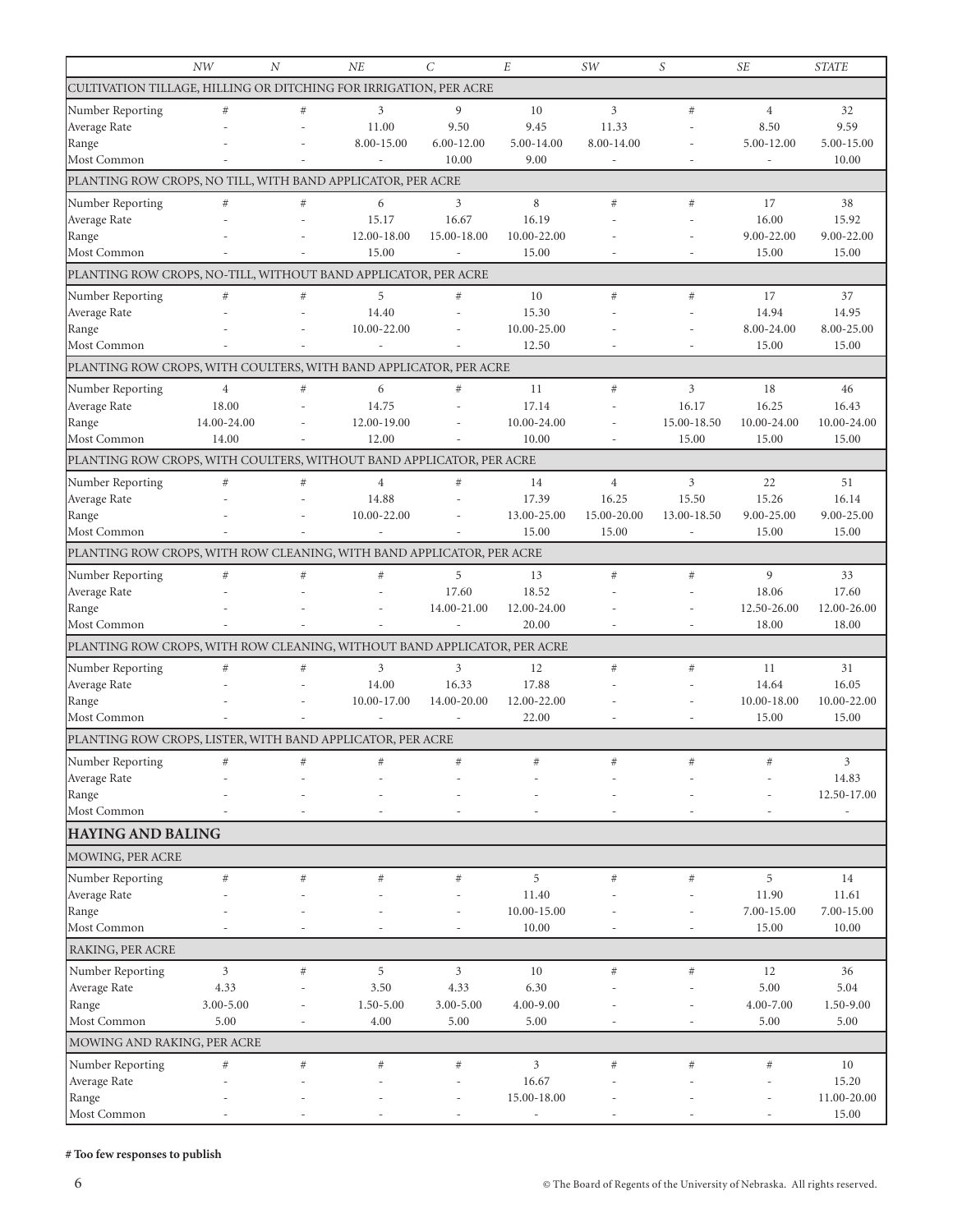|                                                                                | NW             | $\boldsymbol{N}$ | NE               | $\mathcal{C}_{0}^{2}$ | $\cal E$       | SW             | S              | <b>SE</b>      | <b>STATE</b>   |
|--------------------------------------------------------------------------------|----------------|------------------|------------------|-----------------------|----------------|----------------|----------------|----------------|----------------|
| SWATHING WITH CRUSHING/CRIMPING, PER HOUR                                      |                |                  |                  |                       |                |                |                |                |                |
| Number Reporting                                                               | $\#$           | #                | #                | #                     | #              | $\#$           | #              | 17             | 22             |
| Average Rate                                                                   |                |                  |                  |                       |                |                |                | 96.76          | 97.05          |
| Range                                                                          |                |                  |                  |                       |                |                |                | 50.00-170.00   | 30.00-170.00   |
| Most Common                                                                    |                |                  |                  |                       |                |                |                | 80.00          | 100.00         |
| SWATHING WITH CRUSHING/CRIMPING, PER ACRE                                      |                |                  |                  |                       |                |                |                |                |                |
| Number Reporting                                                               | $\overline{7}$ | #                | 10               | 5                     | 16             | 3              | #              | 20             | 64             |
| Average Rate                                                                   | 13.57          |                  | 11.90            | 13.80                 | 13.50          | 16.00          |                | 13.10          | 13.19          |
| Range                                                                          | 11.00-15.00    |                  | 10.00-16.00      | 12.00-16.00           | 10.00-17.00    | 16.00-16.00    |                | 10.00-16.00    | 10.00-17.00    |
| Most Common                                                                    | 14.00          |                  | 10.00            | 12.00                 | 15.00          | 16.00          |                | 14.00          | 15.00          |
| SWATHING WITHOUT CRUSHING/CRIMPING, PER HOUR                                   |                |                  |                  |                       |                |                |                |                |                |
| Number Reporting                                                               | $\#$           | #                | #                | #                     | $\#$           | $\#$           | #              | $\#$           | $\overline{4}$ |
| Average Rate                                                                   |                |                  |                  |                       |                |                |                |                | 65.00          |
| Range                                                                          |                |                  |                  |                       |                |                |                |                | 30.00-100.00   |
| Most Common                                                                    |                |                  |                  |                       |                |                |                |                |                |
| SWATHING WITHOUT CRUSHING/CRIMPING, PER ACRE                                   |                |                  |                  |                       |                |                |                |                |                |
| Number Reporting                                                               | 3              | #                | $\mathfrak{Z}$   | #                     | $\#$           | $\mathfrak{Z}$ | #              | $\#$           | 12             |
| Average Rate                                                                   | 12.33          |                  | 12.00            |                       |                | 13.83          |                |                | 12.21          |
| Range                                                                          | 10.00-15.00    |                  | 12.00-12.00      |                       |                | 9.50-16.00     |                |                | 9.50-16.00     |
| Most Common                                                                    |                |                  | 12.00            |                       |                | 16.00          |                |                | 12.00          |
| BALING SMALL SQUARE BALES WITH TWINE TIE, (AVERAGE LBS/BALE = 64), PER BALE    |                |                  |                  |                       |                |                |                |                |                |
| Number Reporting                                                               | $\#$           | $\#$             | $\mathfrak{Z}$   | $\#$                  | 8              | $\#$           | $\#$           | 10             | 24             |
| Average Rate                                                                   |                |                  | 0.72             |                       | 0.86           |                |                | 0.65           | 0.78           |
| Range                                                                          |                |                  | $.55 - 1.00$     |                       | $.40 - 1.50$   |                |                | $.35 - 1.50$   | $.35 - 2.00$   |
| Most Common                                                                    |                |                  |                  |                       | 1.00           |                |                | 0.50           | 0.55           |
| BALING SMALL SQUARE BALES WITH WIRE TIE, (AVERAGE LBS/BALE = 69), PER BALE     |                |                  |                  |                       |                |                |                |                |                |
| Number Reporting                                                               | $\#$           | #                | #                | #                     | $\mathfrak{Z}$ | $\#$           | #              | $\overline{4}$ | 9              |
| Average Rate                                                                   |                |                  |                  |                       | 0.95           |                |                | 0.70           | 0.93           |
| Range                                                                          |                |                  |                  |                       | $.60 - 1.50$   |                |                | $.40 - 1.00$   | $.40 - 2.00$   |
| Most Common                                                                    |                |                  |                  |                       |                |                |                | L.             | 0.75           |
| BALING LARGE SQUARE BALES, (AVERAGE LBS/BALE = 1321), PER BALE                 |                |                  |                  |                       |                |                |                |                |                |
| Number Reporting                                                               | $\#$           | #                | #                | #                     | $\overline{7}$ | $\#$           | $\#$           | 3              | 16             |
| Average Rate                                                                   |                |                  |                  |                       | 13.14          |                |                | 13.00          | 14.50          |
| Range                                                                          |                |                  |                  |                       | 11.00-17.00    |                |                | 12.00-14.50    | 11.00-20.00    |
| Most Common                                                                    |                |                  |                  |                       | 12.00          |                |                |                | 12.00          |
| BALING LARGE ROUND BALES WITHOUT NET WRAP, (AVERAGE LBS/BALE = 1570), PER BALE |                |                  |                  |                       |                |                |                |                |                |
| Number Reporting                                                               | 3              | $\#$             | $\boldsymbol{7}$ | 3                     | 14             | 3              | $\#$           | $10\,$         | 42             |
| Average Rate                                                                   | 10.50          |                  | 11.57            | 12.67                 | 11.79          | 8.33           |                | 11.50          | 11.33          |
| Range                                                                          | 10.00-11.00    |                  | 8.00-18.00       | 10.00-16.00           | $6.00 - 15.00$ | 5.00-11.00     |                | 8.00-18.00     | 5.00-18.00     |
| Most Common                                                                    |                |                  | 8.00             |                       | 12.00          |                |                | 10.00          | 10.00          |
| BALING LARGE ROUND BALES WITH NET WRAP, (AVERAGE LBS/BALE = 1580), PER BALE    |                |                  |                  |                       |                |                |                |                |                |
| Number Reporting                                                               | 5              | $\#$             | 8                | $\overline{7}$        | 11             | $\overline{4}$ | $\mathfrak{Z}$ | 32             | 71             |
| Average Rate                                                                   | 11.40          |                  | 11.69            | 13.00                 | 13.27          | 11.25          | 14.17          | 12.48          | 12.46          |
| Range                                                                          | 10.00-14.00    |                  | 8.00-19.00       | 11.00-15.00           | 10.00-16.00    | 10.00-14.00    | 13.50-15.00    | 10.00-20.00    | 8.00-20.00     |
| Most Common                                                                    | 10.00          |                  |                  | 14.00                 | 14.00          | 10.00          |                | 12.00          | 12.00          |
| BALING CORNSTALKS WITH LARGE ROUND BALER, (AVERAGE LBS/BALE = 1308), PER BALE  |                |                  |                  |                       |                |                |                |                |                |
| Number Reporting                                                               | $\#$           | $\#$             | $\sqrt{6}$       | $\overline{4}$        | 6              | $\mathfrak{Z}$ | $\#$           | 17             | $40\,$         |
| Average Rate                                                                   |                |                  | 15.25            | 17.25                 | 13.17          | 14.67          |                | 13.91          | 14.33          |
| Range                                                                          |                |                  | 8.50-24.00       | 14.00-25.00           | 11.00-17.00    | 12.00-20.00    |                | 9.00-22.00     | 8.50-25.00     |
| Most Common                                                                    |                |                  | $\overline{a}$   | 15.00                 | 12.00          | 12.00          |                | 15.00          | 12.00          |
| LOADING AND STACKING SMALL BALES, PER BALE                                     |                |                  |                  |                       |                |                |                |                |                |
| Number Reporting                                                               | $\#$           | $\#$             | $\#$             | $\#$                  | $\mathfrak{Z}$ | $\#$           | $\#$           | $\#$           | $\,$ 8 $\,$    |
| Average Rate                                                                   |                |                  |                  |                       | 0.30           |                |                |                | 1.68           |
| Range                                                                          |                |                  |                  |                       | $.15-.50$      |                |                |                | $.15 - 5.00$   |
| Most Common                                                                    |                |                  |                  |                       |                |                |                |                | 0.50           |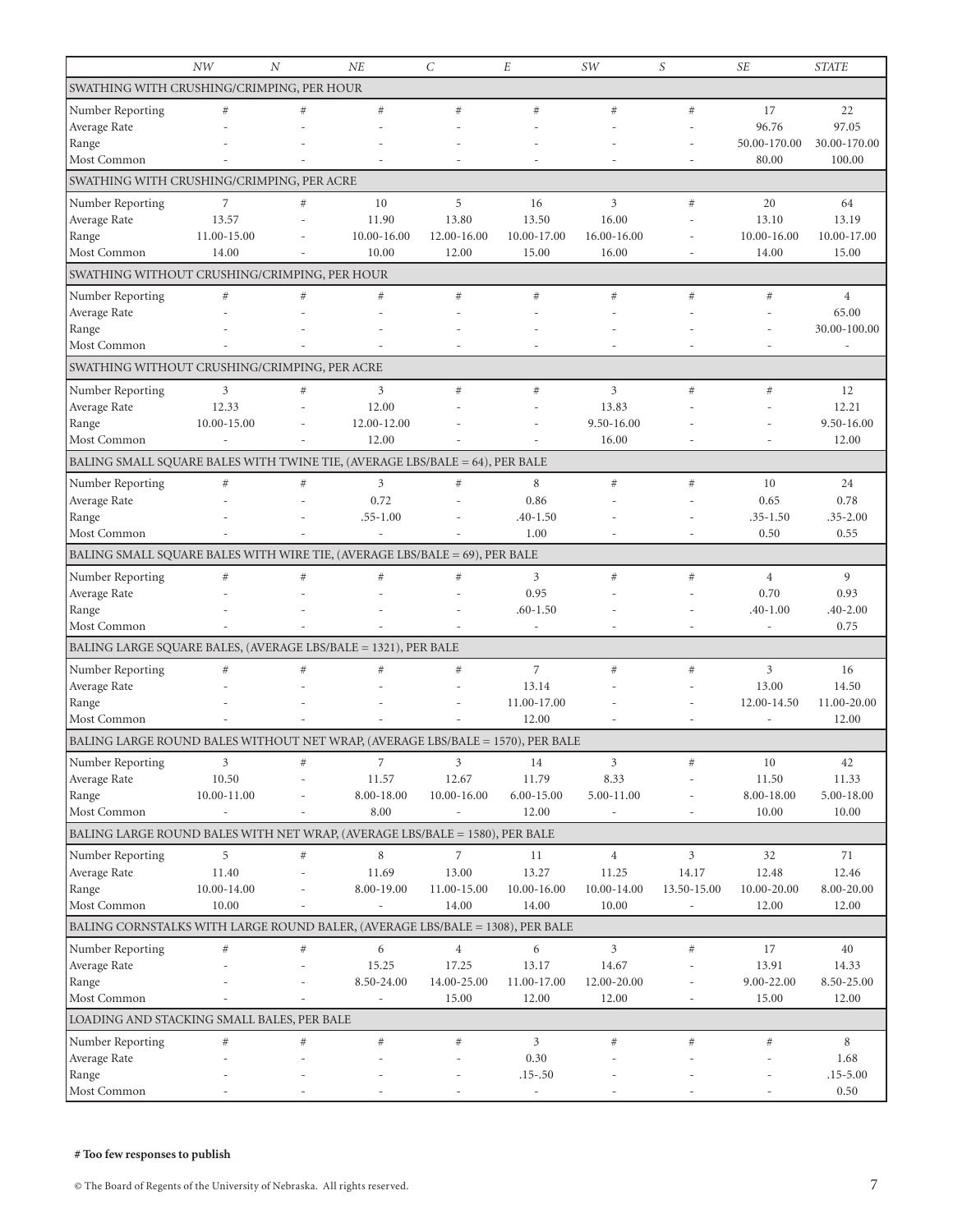|                                                                                                             | NW                       | N    | NE                       | $\overline{C}$ | $\cal E$                 | <i>SW</i>                    | S                            | <b>SE</b>                | <b>STATE</b>        |
|-------------------------------------------------------------------------------------------------------------|--------------------------|------|--------------------------|----------------|--------------------------|------------------------------|------------------------------|--------------------------|---------------------|
| LIFTING AND MOVING LARGE ROUND BALES WITH TRACTOR, (AVERAGE DISTANCE= 4.55 miles), PER BALE                 |                          |      |                          |                |                          |                              |                              |                          |                     |
| Number Reporting                                                                                            | 3                        | #    | 3                        | #              | 5                        | #                            | #                            | $\overline{7}$           | 23                  |
| Average Rate                                                                                                | 1.83                     |      | 1.33                     |                | 3.80                     |                              |                              | 2.18                     | 2.42                |
| Range                                                                                                       | $1.00 - 3.00$            |      | $1.00 - 2.00$            |                | 1.00-10.00               |                              |                              | $1.00 - 4.00$            | 1.00-10.00          |
| Most Common                                                                                                 | $\sim$                   |      | 1.00                     |                | 3.00                     |                              |                              | 2.00                     | 2.00                |
| LOADING AND MOVING LARGE ROUND BALES WITH TRACTOR, (AVERAGE DISTANCE= 2.58 miles), (BALES/LOAD=10) PER LOAD |                          |      |                          |                |                          |                              |                              |                          |                     |
| Number Reporting                                                                                            | 3                        | #    | 3                        | #              | $#$                      | $\#$                         | #                            | 3                        | 14                  |
| Average Rate                                                                                                | 15.00                    |      | 20.33                    |                |                          |                              |                              | 21.83                    | 17.95               |
| Range                                                                                                       | 7.00-20.00               |      | 1.00-30.00               |                |                          |                              |                              | 5.50-40.00               | 1.00-49.00          |
| Most Common                                                                                                 | $\overline{\phantom{a}}$ |      | 30.00                    |                |                          |                              |                              | $\overline{\phantom{a}}$ | 20.00               |
| WILT CHOPPING ALFALFA OR FORAGE, PER HOUR                                                                   |                          |      |                          |                |                          |                              |                              |                          |                     |
| Number Reporting                                                                                            | #                        | $\#$ | $\mathfrak{Z}$           | #              | $\#$                     | #                            | #                            | #                        | 3                   |
| Average Rate                                                                                                |                          |      | 335.00                   |                |                          |                              |                              |                          | 335.00              |
| Range                                                                                                       |                          |      | 70.00-500.00             |                |                          |                              |                              |                          | 70.00-500.00        |
| Most Common                                                                                                 |                          |      |                          |                |                          |                              |                              |                          |                     |
| SMALL GRAIN HARVEST(WHEAT, OATS, AND BARLEY)                                                                |                          |      |                          |                |                          |                              |                              |                          |                     |
| WINDROWING GRAIN CROPS, PER ACRE                                                                            |                          |      |                          |                |                          |                              |                              |                          |                     |
| Number Reporting                                                                                            | 5                        | #    | 3                        | $#$            | $\mathfrak{Z}$           | #                            | #                            | $\#$                     | 14                  |
| Average Rate                                                                                                | 10.40                    |      | 12.33                    |                | 14.33                    |                              |                              |                          | 11.96               |
| Range                                                                                                       | 8.00-12.00               |      | 10.00-15.00              |                | 12.00-16.00              |                              |                              |                          | 8.00-16.00          |
| Most Common                                                                                                 | 10.00                    |      | $\overline{\phantom{a}}$ | ٠              | $\sim$                   |                              | ÷,                           |                          | 10.00               |
| COMBINING SMALL GRAINS, FLAT CHARGE, PER ACRE                                                               |                          |      |                          |                |                          |                              |                              |                          |                     |
| Number Reporting                                                                                            | $\overline{4}$           | #    | #                        | #              | 11                       | 3                            | #                            | 21                       | 42                  |
| Average Rate                                                                                                | 23.75                    |      |                          |                | 29.36                    | 28.67                        |                              | 26.70                    | 27.26               |
| Range                                                                                                       | 22.00-28.00              |      |                          |                | 24.00-38.00              | 21.00-35.00                  |                              | 19.00-40.00              | 19.00-40.00         |
| Most Common                                                                                                 | 22.00                    |      |                          |                | 27.00                    | $\overline{\phantom{a}}$     | $\overline{a}$               | 25.00                    | 25.00               |
| COMBINING SMALL GRAINS, MINIMUM WITH EXTRA CHARGE FOR HIGH YIELDS, PER ACRE                                 |                          |      |                          |                |                          |                              |                              |                          |                     |
| Number Reporting                                                                                            | 6                        | #    | #                        | $#$            | $\mathfrak{Z}$           | #                            | #                            | $\#$                     | 19                  |
| Average Rate                                                                                                | 22.67                    |      |                          |                | 23.33                    |                              |                              |                          | 22.16               |
| Range                                                                                                       | 22.00-24.00              |      |                          |                | 20.00-25.00              |                              |                              |                          | 18.00-26.00         |
| Most Common                                                                                                 | 22.00                    |      |                          |                | 25.00                    |                              |                              |                          | 20.00               |
| PLUS ADDITIONAL FEE PER BUSHEL FOR CROPS YIELDING OVER 23 BUSHELS PER ACRE                                  |                          |      |                          |                |                          |                              |                              |                          |                     |
| Number Reporting                                                                                            | $\overline{7}$           | #    | #                        | #              | $\overline{4}$           | 3                            | #                            | $\overline{3}$           | 22                  |
| Average Rate                                                                                                | 0.22                     |      |                          |                | 0.13                     | 0.23                         |                              | 0.18                     | 0.18                |
| Range                                                                                                       | $.20 - .24$              |      |                          |                | $.02 - .25$              | $.20 - .25$                  |                              | $.10 - .23$              | $.01 - .25$         |
| Most Common                                                                                                 | 0.22                     |      |                          |                | $\overline{\phantom{a}}$ | $\overline{\phantom{a}}$     |                              | $\overline{\phantom{m}}$ | 0.20                |
| COMBINING SMALL GRAIN, COMBINATION CHARGES REGARDLESS OF YIELD, PER ACRE                                    |                          |      |                          |                |                          |                              |                              |                          |                     |
| Number Reporting                                                                                            | #                        | #    | #                        | $#$            | #                        | $\mathfrak{Z}$               | $\#$                         | 5                        | 13                  |
| Average Rate                                                                                                |                          |      |                          |                | $\overline{\phantom{a}}$ | 22.17                        | $\overline{a}$               | 27.00                    | 25.12               |
| Range                                                                                                       |                          |      |                          |                |                          | 18.50-25.00                  |                              | 25.00-30.00              | 18.50-34.00         |
| Most Common                                                                                                 |                          |      |                          |                |                          | $\qquad \qquad \blacksquare$ | $\qquad \qquad \blacksquare$ | 25.00                    | 25.00               |
| PLUS ADDITIONAL FEE, FOR EACH BUSHEL                                                                        |                          |      |                          |                |                          |                              |                              |                          |                     |
| Number Reporting                                                                                            | $\#$                     | $\#$ | $\#$                     | $\#$           | $#$                      | $\#$                         | $\#$                         | $\#$                     | $\overline{4}$      |
| Average Rate                                                                                                |                          |      |                          |                |                          |                              |                              |                          | 0.19                |
| Range                                                                                                       |                          |      |                          |                |                          |                              |                              |                          | $.01 - .25$         |
| Most Common                                                                                                 |                          |      |                          |                |                          |                              |                              | $\overline{\phantom{a}}$ | 0.25                |
| HAULING SMALL GRAIN FROM COMBINE TO LOCAL STORAGE, FLAT RATE, PER BUSHEL                                    |                          |      |                          |                |                          |                              |                              |                          |                     |
| Number Reporting                                                                                            | 10                       | $\#$ | 3                        | $\#$           | 15                       | 5                            | $\#$                         | 18                       | 54                  |
| Average Rate                                                                                                | 0.19                     |      | 0.10                     |                | 0.11                     | 0.12                         |                              | 0.10                     | 0.12                |
| Range                                                                                                       | $.09 - .25$              |      | $.10 - .10$              |                | $.05 - .25$              | $.05 - .21$                  |                              | $.05 - .18$              | $.05 - .25$         |
| Most Common                                                                                                 | 0.20                     |      | 0.10                     |                | 0.10                     | 0.12                         | $\overline{a}$               | 0.10                     | 0.10                |
| PLUS EXTRA CHARGE FOR DISTANCE OVER 12 MILES, PER BUSHEL                                                    |                          |      |                          |                |                          |                              |                              |                          |                     |
| Number Reporting                                                                                            | $\#$                     | $\#$ | $\#$                     | $\#$           | 8                        | 3                            | $\#$                         | 11                       | 26                  |
| Average Rate                                                                                                |                          |      |                          |                | 0.06                     | 0.02                         |                              | 0.02                     | 0.03                |
| Range<br>Most Common                                                                                        |                          |      |                          |                | $.00 - .15$<br>0.05      | $.01 - .05$<br>0.010         |                              | $.01 - .06$<br>0.020     | $.00 - .15$<br>0.01 |
|                                                                                                             |                          |      |                          |                |                          |                              |                              |                          |                     |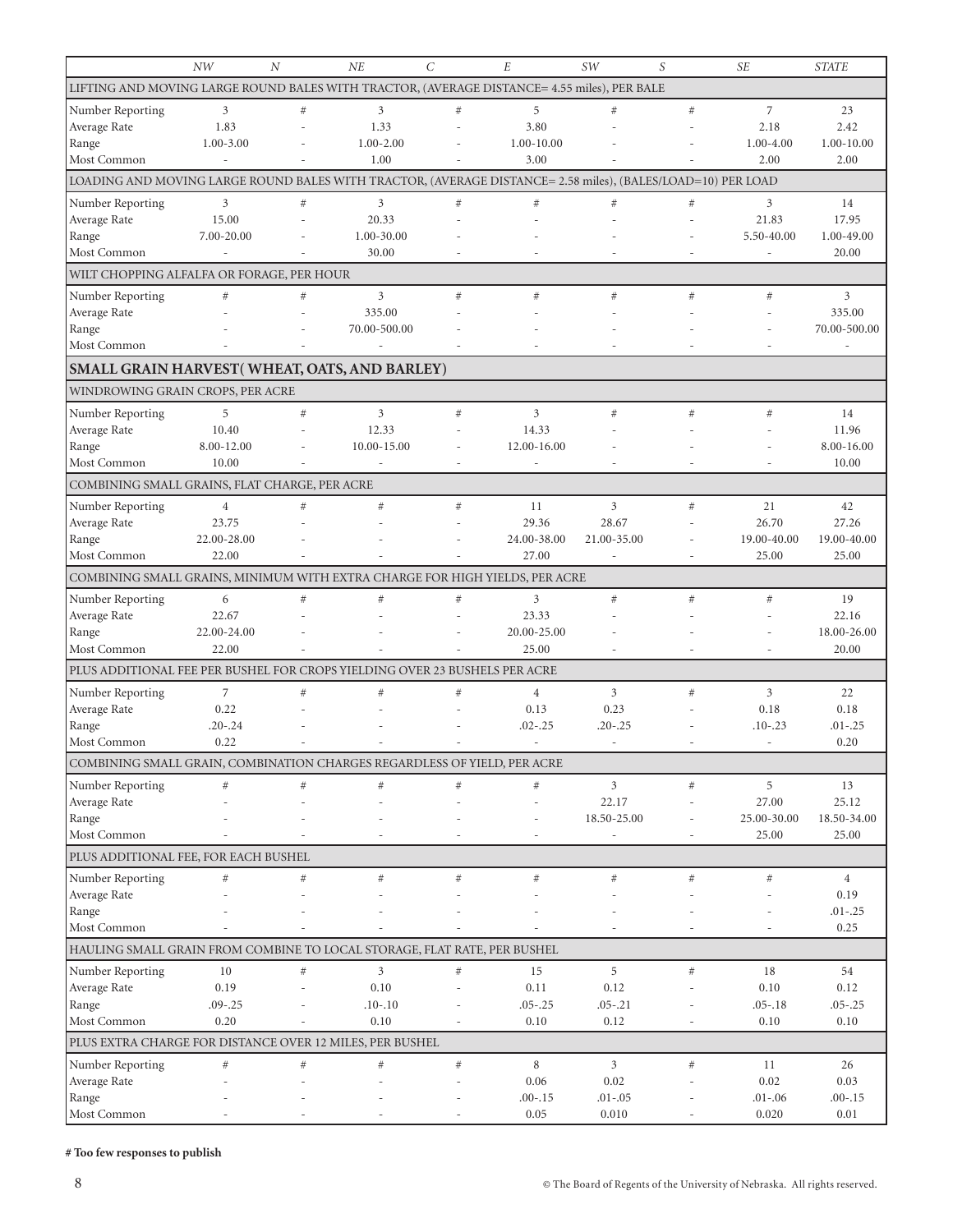|                                                                              | NW   | N    | NE                  | С                        | $\cal E$                               | SW   | S                        | <b>SE</b>            | <b>STATE</b>             |  |
|------------------------------------------------------------------------------|------|------|---------------------|--------------------------|----------------------------------------|------|--------------------------|----------------------|--------------------------|--|
| <b>APPLICATION OF FERTILIZER (EXCLUDING COST OF FERTILIZER)</b>              |      |      |                     |                          |                                        |      |                          |                      |                          |  |
| DRY FERTILIZER, INCLUDING POWER, LABOR & APPLICATOR, PER ACRE                |      |      |                     |                          |                                        |      |                          |                      |                          |  |
| Number Reporting                                                             | $\#$ | $\#$ | 6                   | $\#$                     | 14                                     | $\#$ | $\#$                     | 18                   | 42                       |  |
| Average Rate                                                                 |      |      | 6.08                |                          | 6.89                                   |      |                          | 5.92                 | 6.23                     |  |
| Range                                                                        |      |      | 3.50-9.00           |                          | 3.50-12.00                             |      |                          | 4.00-8.00            | 3.50-12.00               |  |
| Most Common                                                                  |      |      | 6.00                |                          | 5.00                                   |      |                          | 7.00                 | 7.00                     |  |
| DRY FERTILIZER, APPLICATOR RENTAL ONLY, PER ACRE                             |      |      |                     |                          |                                        |      |                          |                      |                          |  |
| Number Reporting                                                             | #    | #    | $\#$                | #                        | 6                                      | $\#$ | $\#$                     | $\overline{4}$       | 11                       |  |
| Average Rate                                                                 |      |      |                     |                          | 2.92                                   |      |                          | 3.13                 | 2.82                     |  |
| Range                                                                        |      |      |                     |                          | $.50 - 5.00$                           |      |                          | $1.00 - 6.00$        | $.50 - 6.00$             |  |
| Most Common                                                                  |      |      |                     |                          | 4.00                                   |      | $\overline{\phantom{a}}$ | L,                   | 1.00                     |  |
| DRY FERTILIZER, APPLICATOR RENTAL ONLY, PER TON                              |      |      |                     |                          |                                        |      |                          |                      |                          |  |
| Number Reporting                                                             | $\#$ | #    | $\#$                | #                        | 3                                      | $\#$ | $\#$                     | 3                    | 6                        |  |
| Average Rate                                                                 |      |      |                     |                          | 8.37                                   |      |                          | 23.33                | 15.85                    |  |
| Range<br>Most Common                                                         |      |      |                     | $\overline{\phantom{m}}$ | 7.50-10.00<br>$\overline{\phantom{a}}$ | ۰    | $\overline{a}$           | 20.00-30.00<br>20.00 | 7.50-30.00<br>20.00      |  |
| LIQUID FERTILIZER, POWER, LABOR, & APPLICATOR, PER ACRE                      |      |      |                     |                          |                                        |      |                          |                      |                          |  |
|                                                                              |      |      |                     |                          |                                        |      |                          |                      |                          |  |
| Number Reporting<br>Average Rate                                             | $\#$ | $\#$ | 3<br>7.33           | 3<br>8.17                | 15<br>8.60                             | $\#$ | $\#$                     | 16<br>9.23           | 40<br>8.57               |  |
| Range                                                                        |      |      | 7.00-8.00           | 6.50-10.00               | 4.00-20.00                             |      |                          | 4.50-25.00           | 4.00-25.00               |  |
| Most Common                                                                  |      |      | 7.00                | $\overline{\phantom{a}}$ | 7.00                                   |      | $\overline{a}$           | 6.00                 | 7.00                     |  |
| LIQUID FERTILIZER, APPLICATOR RENTAL ONLY, PER ACRE                          |      |      |                     |                          |                                        |      |                          |                      |                          |  |
| Number Reporting                                                             | $\#$ | #    | #                   | #                        | 6                                      | #    | #                        | #                    | $\,8\,$                  |  |
| Average Rate                                                                 |      |      |                     |                          | 6.33                                   |      |                          |                      | 5.38                     |  |
| Range                                                                        |      |      |                     |                          | 4.00-8.00                              |      |                          |                      | $2.00 - 8.00$            |  |
| Most Common                                                                  |      |      |                     |                          | 8.00                                   |      |                          |                      | 8.00                     |  |
| LIQUID FERTILIZER, APPLICATOR RENTAL ONLY, PER TON                           |      |      |                     |                          |                                        |      |                          |                      |                          |  |
| Number Reporting                                                             | $\#$ | #    | #                   | #                        | $\#$                                   | $\#$ | #                        | #                    | 3                        |  |
| Average Rate                                                                 |      |      |                     |                          |                                        |      |                          |                      | 8.83                     |  |
| Range                                                                        |      |      |                     |                          |                                        |      |                          |                      | 2.00-15.00               |  |
| Most Common                                                                  |      |      |                     |                          |                                        |      |                          |                      | $\overline{\phantom{a}}$ |  |
| ANHYDROUS AMMONIA, CONVENTIONAL KNIFE, POWER, LABOR, & APPLICATOR, PER ACRE  |      |      |                     |                          |                                        |      |                          |                      |                          |  |
| Number Reporting                                                             | #    | #    | #                   | #                        | $\#$                                   | $\#$ | $\#$                     | 9                    | 16                       |  |
| Average Rate                                                                 |      |      |                     |                          |                                        |      |                          | 12.28<br>8.00-17.00  | 11.47<br>7.00-17.00      |  |
| Range<br>Most Common                                                         |      |      |                     |                          |                                        |      |                          | 11.00                | 8.00                     |  |
| ANHYDROUS AMMONIA, CONVENTIONAL KNIFE, APPLICATOR RENTAL ONLY, PER ACRE      |      |      |                     |                          |                                        |      |                          |                      |                          |  |
|                                                                              | #    | #    | #                   | #                        | $\overline{3}$                         | $\#$ | $\#$                     | $\#$                 | 9                        |  |
| Number Reporting<br>Average Rate                                             |      |      |                     |                          | 9.17                                   |      |                          |                      | 6.61                     |  |
| Range                                                                        |      |      |                     |                          | 7.50-12.00                             |      |                          |                      | 2.00-14.00               |  |
| Most Common                                                                  |      |      |                     |                          |                                        |      |                          |                      | 2.00                     |  |
| ANHYDROUS AMMONIA, CONVENTIONAL KNIFE, APPLICATOR RENTAL ONLY, PER TON       |      |      |                     |                          |                                        |      |                          |                      |                          |  |
| Number Reporting                                                             | $\#$ | #    | #                   | #                        | #                                      | $\#$ | $\#$                     | $\#$                 | 3                        |  |
| Average Rate                                                                 |      |      |                     |                          |                                        |      |                          |                      | 15.50                    |  |
| Range                                                                        |      |      |                     |                          |                                        |      |                          |                      | 2.00-32.00               |  |
| Most Common                                                                  |      |      |                     |                          |                                        |      |                          |                      | $\overline{a}$           |  |
| ANHYDROUS AMMONIA, KNIFE WITH COULTERS, POWER, LABOR, & APPLICATOR, PER ACRE |      |      |                     |                          |                                        |      |                          |                      |                          |  |
| Number Reporting                                                             | $\#$ | $\#$ | $\,4$               | $\#$                     | 20                                     | $\#$ | $\#$                     | 37                   | 64                       |  |
| Average Rate<br>Range                                                        |      |      | 12.38<br>8.00-16.50 |                          | 11.68<br>5.00-16.00                    |      |                          | 13.15<br>8.00-30.00  | 12.63<br>5.00-30.00      |  |
| Most Common                                                                  |      |      |                     |                          | 13.00                                  |      |                          | 12.00                | 12.00                    |  |
| ANHYDROUS AMMONIA, KNIFE WITH COULTERS, APPLICATOR RENTAL ONLY, PER ACRE     |      |      |                     |                          |                                        |      |                          |                      |                          |  |
| Number Reporting                                                             | $\#$ | $\#$ | $\#$                | $\#$                     | 5                                      | $\#$ | $\#$                     | 5                    | 11                       |  |
| Average Rate                                                                 |      |      |                     |                          | 9.80                                   |      |                          | 4.72                 | 6.78                     |  |
| Range                                                                        |      |      |                     |                          | 6.00-13.00                             |      |                          | 2.00-10.00           | 2.00-13.00               |  |
| Most Common                                                                  |      |      |                     |                          |                                        |      |                          |                      | 2.00                     |  |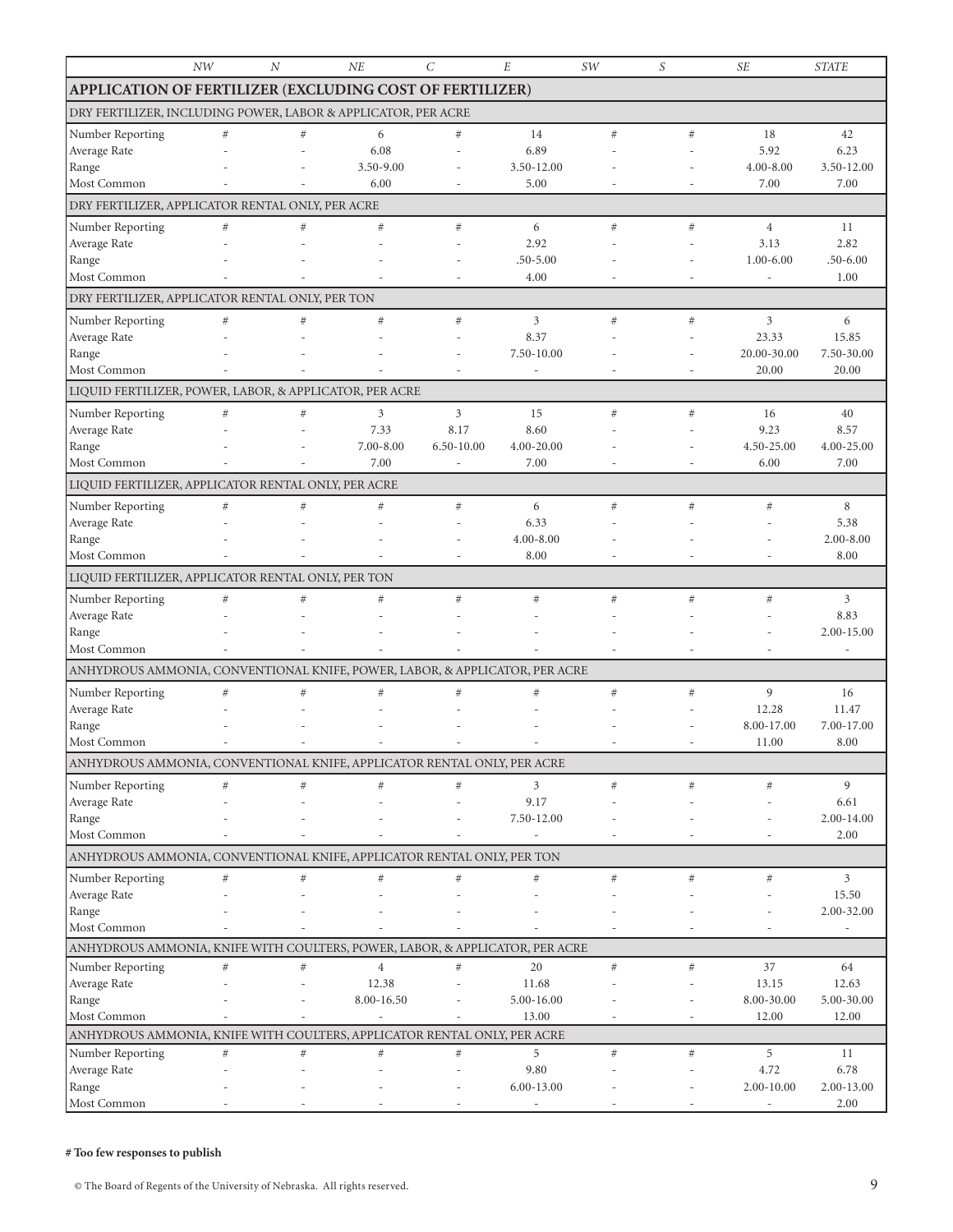|                                                                                | NW            | $\boldsymbol{N}$ | NE             | $\mathcal{C}$  | E                  | SW            | S       | <b>SE</b>                | <b>STATE</b>             |
|--------------------------------------------------------------------------------|---------------|------------------|----------------|----------------|--------------------|---------------|---------|--------------------------|--------------------------|
| ANHYDROUS AMMONIA, KNIFE WITH COULTERS, APPLICATOR RENTAL ONLY, PER TON        |               |                  |                |                |                    |               |         |                          |                          |
| Number Reporting                                                               | #             | $\#$             | #              | #              | #                  | #             | #       | #                        | $\overline{4}$           |
| Average Rate                                                                   |               |                  |                |                |                    |               |         |                          | 7.31                     |
| Range                                                                          |               |                  |                |                |                    |               |         |                          | 2.00-15.00               |
| Most Common                                                                    |               |                  |                |                |                    |               |         |                          |                          |
| INSECT, DISEASE, AND WEED CONTROL PER APPLICATION (EXCLUDES COST OF MATERIALS) |               |                  |                |                |                    |               |         |                          |                          |
| SPRAYING WEED CONTROL, BOOM, PER ACRE                                          |               |                  |                |                |                    |               |         |                          |                          |
| Number Reporting                                                               | 5             | #                | $\overline{7}$ | $\mathfrak{Z}$ | 25                 | 3             | #       | 26                       | 71                       |
| Average Rate                                                                   | 5.50          |                  | 7.57           | 6.67           | 6.55               | 6.00          |         | 6.23                     | 6.42                     |
| Range                                                                          | $5.00 - 6.00$ |                  | 5.50-12.00     | $5.00 - 8.50$  | 4.00-10.00         | $4.00 - 8.00$ |         | 4.50-9.50                | 4.00-12.00               |
| Most Common                                                                    | 5.00          |                  | 6.50           |                | 6.50               |               |         | 6.00                     | 6.00                     |
| SPRAYING WEED CONTROL, PIPE WICK APPLICATOR, PER ACRE                          |               |                  |                |                |                    |               |         |                          |                          |
| Number Reporting                                                               | $\#$          | $\#$             | #              | $\#$           | #                  | #             | #       | #                        | 3                        |
| Average Rate                                                                   |               |                  |                |                |                    |               |         |                          | 9.33                     |
| Range                                                                          |               |                  |                |                |                    |               |         |                          | $6.00 - 12.00$           |
| Most Common                                                                    |               |                  |                |                |                    |               |         | $\overline{\phantom{0}}$ | $\overline{\phantom{a}}$ |
| SPRAYING WEED CONTROL, RECIRCULATION SPRAYER, PER ACRE                         |               |                  |                |                |                    |               |         |                          |                          |
| Number Reporting                                                               | #             | #                | #              | $\#$           | $\#$               | #             | #       | $\#$                     | 5                        |
| Average Rate                                                                   |               |                  |                |                |                    |               |         |                          | 8.30                     |
| Range                                                                          |               |                  |                |                |                    |               |         |                          | 6.00-12.00               |
| Most Common                                                                    |               |                  |                |                |                    |               |         |                          |                          |
| CROP SPRAYING BY SURFACE VEHICLE, PER ACRE                                     |               |                  |                |                |                    |               |         |                          |                          |
| Number Reporting                                                               | #             | $\#$             | 5              | $\#$           | 21                 | 3             | #       | 22                       | 57                       |
| Average Rate                                                                   |               |                  | 8.20           |                | 7.08               | 5.83          |         | 6.27                     | 6.73                     |
| Range                                                                          |               |                  | $6.00 - 15.00$ |                | 4.00-15.00         | $4.00 - 8.00$ |         | 4.50-8.00                | 4.00-15.00               |
| Most Common                                                                    |               |                  | 7.00           |                | 6.50               | ٠             |         | 6.00                     | 6.00                     |
| CROP SPRAYING BY AIRCRAFT, PER ACRE                                            |               |                  |                |                |                    |               |         |                          |                          |
| Number Reporting                                                               | #             | $\#$             | #              | $\#$           | 8                  | #             | #       | 5                        | 16                       |
| Average Rate<br>Range                                                          |               |                  |                |                | 7.97<br>6.00-12.00 |               |         | 7.40<br>$6.00 - 9.50$    | 8.11<br>$6.00 - 15.00$   |
| Most Common                                                                    |               |                  |                |                | 7.50               |               |         | 7.00                     | 6.00                     |
| <b>WASTE HANDLING</b>                                                          |               |                  |                |                |                    |               |         |                          |                          |
|                                                                                |               |                  |                |                |                    |               |         |                          |                          |
| LOADING MANURE WITH TRACTOR & LOADER, PER HOUR                                 | #             | #                | 3              | $#$            | $\mathfrak{Z}$     | $\#$          | $\#$    | $\overline{4}$           |                          |
| Number Reporting<br>Average Rate                                               |               |                  | 73.33          |                | 50.00              |               |         | 62.50                    | 11<br>63.18              |
| Range                                                                          |               |                  | 40.00-100.00   |                | 40.00-60.00        |               |         | 40.00-80.00              | 40.00-100.00             |
| Most Common                                                                    |               |                  |                |                |                    |               |         |                          | 40.00                    |
| HAULING AND SPREADING DRY MANURE, PER HOUR                                     |               |                  |                |                |                    |               |         |                          |                          |
| Number Reporting                                                               | $\leftarrow$  |                  | $\mathfrak{Z}$ | #              | 3                  | $+$           | #       | $\overline{7}$           | 15                       |
| Average Rate                                                                   |               |                  | 88.33          |                | 85.00              |               |         | 85.00                    | 82.33                    |
| Range                                                                          |               |                  | 35.00-130.00   |                | 55.00-100.00       |               |         | 40.00-120.00             | 35.00-130.00             |
| Most Common                                                                    |               |                  |                |                | 100.00             |               |         | 100.00                   | 100.00                   |
| PUMPING, HAULING, & SPREADING LIQUID MANURE, PER HOUR                          |               |                  |                |                |                    |               |         |                          |                          |
| Number Reporting                                                               | $\#$          | $\#$             | #              | $\#$           | #                  | $\#$          | $_{\#}$ | $\#$                     | 5                        |
| Average Rate                                                                   |               |                  |                |                |                    |               |         |                          | 78.00                    |
| Range                                                                          |               |                  |                |                |                    |               |         |                          | 30.00-180.00             |
| Most Common                                                                    |               |                  |                |                |                    |               |         | $\overline{\phantom{a}}$ | $\overline{a}$           |
| <b>MISCELLANEOUS</b>                                                           |               |                  |                |                |                    |               |         |                          |                          |
| MOWING GRASS PASTURE OR CRP, PER ACRE                                          |               |                  |                |                |                    |               |         |                          |                          |
| Number Reporting                                                               | $\#$          | $\#$             | 3              | $\#$           | $\mathfrak{Z}$     | $\#$          | $\#$    | 12                       | 22                       |
| Average Rate                                                                   |               |                  | 15.33          |                | 14.00              |               |         | 13.75                    | 13.95                    |
| Range                                                                          |               |                  | 15.00-16.00    |                | 10.00-17.00        |               |         | 10.00-18.00              | 10.00-18.00              |
| Most Common                                                                    |               |                  | 15.00          |                |                    |               |         | 15.00                    | 15.00                    |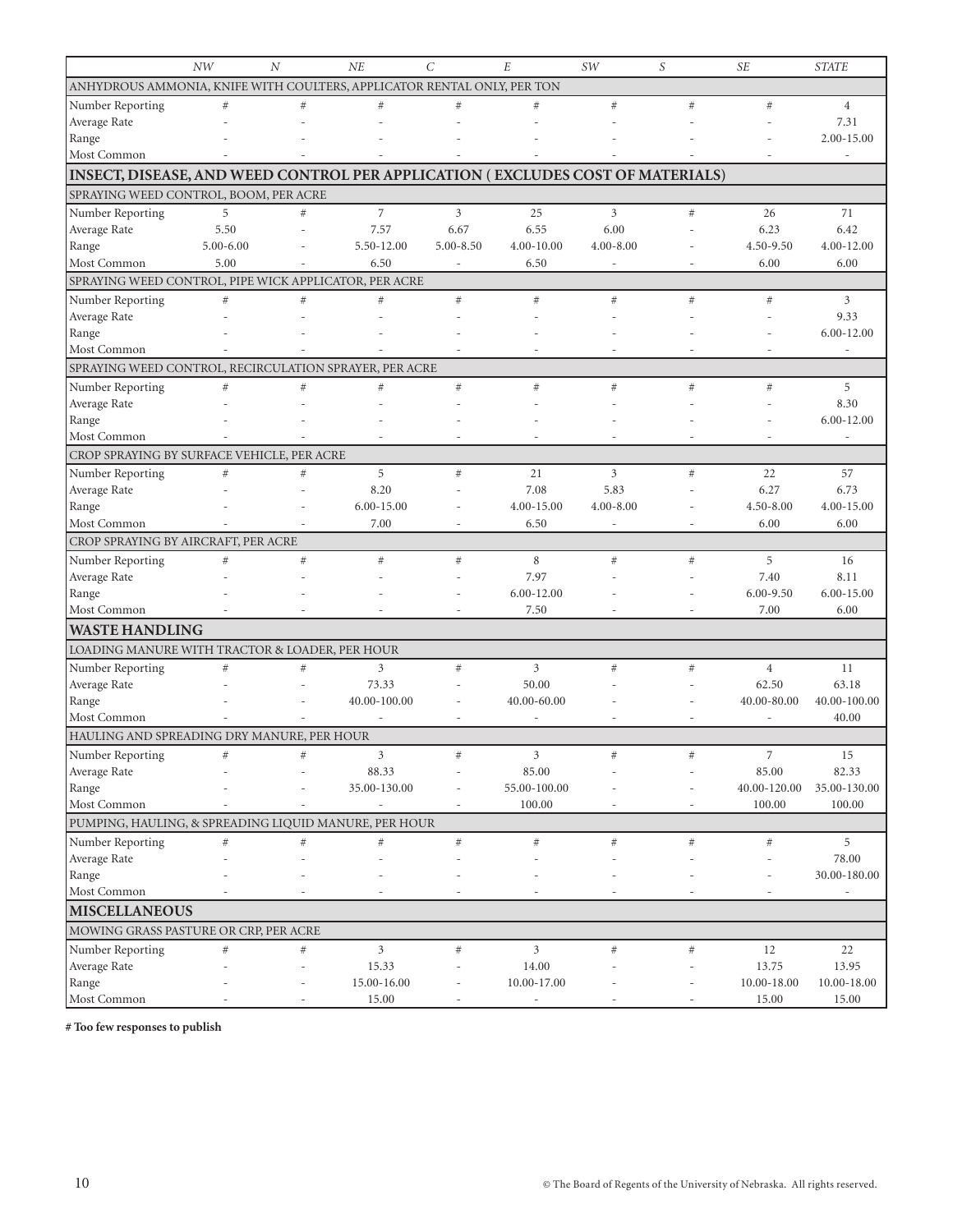|                                                                                    | NW                       | $\overline{N}$           | NE                       | $\mathcal{C}$            | $\cal E$                 | SW                       | S                        | <b>SE</b>                | <b>STATE</b>  |
|------------------------------------------------------------------------------------|--------------------------|--------------------------|--------------------------|--------------------------|--------------------------|--------------------------|--------------------------|--------------------------|---------------|
| DIGGING POST HOLES, PER HOLE                                                       |                          |                          |                          |                          |                          |                          |                          |                          |               |
| Number Reporting                                                                   | $\#$                     | #                        | $\#$                     | $#$                      | 3                        | $\#$                     | #                        | $\overline{7}$           | 12            |
| Average Rate                                                                       |                          |                          |                          |                          | 1.73                     |                          |                          | 1.94                     | 1.90          |
| Range                                                                              |                          |                          |                          |                          | $.20 - 3.00$             |                          |                          | $.80 - 3.00$             | $.20 - 3.00$  |
| Most Common                                                                        |                          |                          |                          | $\overline{a}$           | $\overline{\phantom{a}}$ |                          | ÷                        | 1.50                     | 3.00          |
| DRIVING WOODEN POST, PER POST                                                      |                          |                          |                          |                          |                          |                          |                          |                          |               |
|                                                                                    |                          |                          |                          |                          |                          |                          |                          |                          |               |
| Number Reporting                                                                   | $\#$                     | $\#$                     | $\#$                     | $#$                      | $#$                      | $\#$                     | #                        | $\#$                     | 5             |
| Average Rate                                                                       |                          |                          |                          |                          |                          |                          |                          |                          | 2.50          |
| Range                                                                              |                          |                          |                          |                          |                          |                          |                          |                          | $1.00 - 4.00$ |
| Most Common                                                                        |                          |                          |                          |                          |                          |                          |                          |                          | 2.00          |
| TRENCHING, PER FOOT                                                                |                          |                          |                          |                          |                          |                          |                          |                          |               |
| Number Reporting                                                                   | $\#$                     | #                        | $\#$                     | $\#$                     | 6                        | $\#$                     | $\#$                     | $\#$                     | 9             |
| Average Rate                                                                       |                          |                          |                          |                          | 1.45                     |                          |                          |                          | 1.42          |
| Range                                                                              |                          |                          |                          |                          | $.95 - 2.00$             |                          |                          |                          | $.50 - 2.50$  |
| Most Common                                                                        |                          |                          |                          |                          | 2.00                     |                          |                          |                          | 2.00          |
| INJECTION PUMP FOR CHEMICALS WITH CENTER PIVOT IRRIGATION, PER ACRE                |                          |                          |                          |                          |                          |                          |                          |                          |               |
| Number Reporting                                                                   | #                        | #                        | $\#$                     | $\#$                     | 3                        | #                        | #                        | $\#$                     | 9             |
| Average Rate                                                                       |                          |                          |                          |                          | 2.83                     |                          |                          |                          | 2.89          |
| Range                                                                              |                          |                          |                          |                          | 1.50-5.00                |                          |                          |                          | $.50 - 7.00$  |
| Most Common                                                                        |                          |                          |                          |                          | $\overline{a}$           |                          |                          |                          | 2.00          |
| TRACTOR RENT, 50-69 H.P., PER METER HOUR                                           |                          |                          |                          |                          |                          |                          |                          |                          |               |
|                                                                                    |                          |                          |                          |                          |                          |                          |                          |                          |               |
| Number Reporting                                                                   | $\#$                     | #                        | $\#$                     | #                        | 6                        | #                        | #                        | $\#$                     | 12            |
| Average Rate                                                                       |                          |                          |                          |                          | 16.00                    |                          |                          |                          | 19.75         |
| Range                                                                              |                          |                          |                          |                          | 7.50-25.00               |                          |                          |                          | 7.50-30.00    |
| Most Common                                                                        |                          |                          | ٠                        | ٠                        | 20.00                    | ٠                        | ٠                        | $\overline{\phantom{a}}$ | 20.00         |
| TRACTOR RENT, 70-89 H.P., PER METER HOUR                                           |                          |                          |                          |                          |                          |                          |                          |                          |               |
| Number Reporting                                                                   | $\#$                     | #                        | $\#$                     | #                        | 5                        | $\#$                     | #                        | $\#$                     | 11            |
| Average Rate                                                                       |                          |                          |                          |                          | 21.40                    |                          |                          |                          | 24.91         |
| Range                                                                              |                          |                          |                          |                          | 15.00-35.00              |                          |                          |                          | 15.00-50.00   |
| Most Common                                                                        |                          |                          |                          |                          | 15.00                    |                          |                          |                          | 20.00         |
| TRACTOR RENT, 90-109 H.P., PER METER HOUR                                          |                          |                          |                          |                          |                          |                          |                          |                          |               |
| Number Reporting                                                                   | #                        | #                        | 3                        | $#$                      | 6                        | #                        | #                        | $\overline{4}$           | 15            |
| Average Rate                                                                       |                          |                          | 24.00                    |                          | 26.08                    |                          |                          | 37.50                    | 28.57         |
| Range                                                                              |                          |                          | 17.00-30.00              |                          | 17.50-40.00              |                          |                          | 20.00-60.00              | 17.00-60.00   |
| Most Common                                                                        |                          |                          |                          | Ĭ.                       |                          |                          | $\overline{a}$           |                          | 30.00         |
| TRACTOR RENTAL, 110-149 H.P., PER METER HOUR                                       |                          |                          |                          |                          |                          |                          |                          |                          |               |
| Number Reporting                                                                   | $\#$                     | $\#$                     | $\overline{4}$           | $\overline{4}$           | 9                        | $\#$                     | $\#$                     | 6                        | 24            |
| Average Rate                                                                       |                          |                          | 27.56                    | 32.50                    | 33.00                    |                          |                          | 49.17                    | 35.93         |
| Range                                                                              |                          |                          | 21.25-36.00              | 20.00-50.00              | 20.00-65.00              |                          |                          | 25.00-75.00              | 20.00-75.00   |
|                                                                                    |                          |                          |                          |                          |                          |                          |                          |                          |               |
| Most Common                                                                        | $\overline{\phantom{a}}$ | $\overline{\phantom{a}}$ | $\overline{\phantom{a}}$ | $\overline{\phantom{a}}$ | 26.00                    | $\overline{\phantom{a}}$ | $\overline{\phantom{a}}$ | 60.00                    | 30.00         |
| TRACTOR RENTAL, 150-199 PTO H.P., PER METER HOUR                                   |                          |                          |                          |                          |                          |                          |                          |                          |               |
| Number Reporting                                                                   | $\#$                     | $\#$                     | $\overline{4}$           | $\#$                     | 11                       | $\#$                     | $\#$                     | $\overline{4}$           | 22            |
| Average Rate                                                                       |                          |                          | 34.94                    |                          | 38.77                    |                          |                          | 56.25                    | 40.74         |
| Range                                                                              |                          |                          | 27.00-48.00              |                          | 20.00-80.00              |                          |                          | 30.00-80.00              | 20.00-80.00   |
| Most Common                                                                        |                          |                          |                          | ۰                        | 35.00                    |                          |                          | 80.00                    | 35.00         |
| TRACTOR RENTAL, 200 & ABOVE PTO H.P., PER METER HOUR                               |                          |                          |                          |                          |                          |                          |                          |                          |               |
| Number Reporting                                                                   | $\#$                     | $\#$                     | $\overline{4}$           | $\#$                     | 9                        | $\#$                     | $\#$                     | 6                        | 23            |
| Average Rate                                                                       |                          |                          | 40.50                    |                          | 45.67                    |                          |                          | 58.17                    | 50.26         |
| Range                                                                              |                          |                          | 33.00-60.00              |                          | 25.00-90.00              |                          |                          | 34.00-100.00             | 20.00-110.00  |
| Most Common                                                                        |                          |                          |                          |                          | 40.00                    |                          |                          |                          | 34.00         |
| <b>CUSTOM CONTRACT FARMING</b>                                                     |                          |                          |                          |                          |                          |                          |                          |                          |               |
|                                                                                    |                          |                          |                          |                          |                          |                          |                          |                          |               |
| WINTER WHEAT, NO FALLOW GROUND (AVERAGE TIMES OVER THE FIELD = 2), PER ACRE        |                          |                          |                          |                          |                          |                          |                          |                          |               |
| Number Reporting                                                                   | $\#$                     | $\#$                     | $\#$                     | $\#$                     | $\#$                     | $\#$                     | $\#$                     | $\#$                     | 5             |
| Average Rate                                                                       |                          |                          |                          |                          |                          |                          |                          |                          | 35.60         |
| Range                                                                              |                          |                          |                          |                          |                          |                          |                          |                          | 10.00-50.00   |
| Most Common                                                                        |                          |                          |                          |                          |                          |                          |                          |                          | 50.00         |
| WINTER WHEAT, INCLUDING FALLOW GROUND (AVERAGE TIMES OVER THE FIELD = 3), PER ACRE |                          |                          |                          |                          |                          |                          |                          |                          |               |
| Number Reporting                                                                   | $\#$                     | $\#$                     | #                        | $\#$                     | $#$                      | $\#$                     | $\#$                     | $\#$                     | 5             |
| Average Rate                                                                       |                          |                          |                          |                          |                          |                          |                          |                          | 39.20         |
| Range                                                                              |                          |                          |                          |                          |                          |                          |                          |                          | 10.00-66.00   |
| Most Common                                                                        |                          |                          |                          |                          |                          |                          |                          |                          | 40.00         |